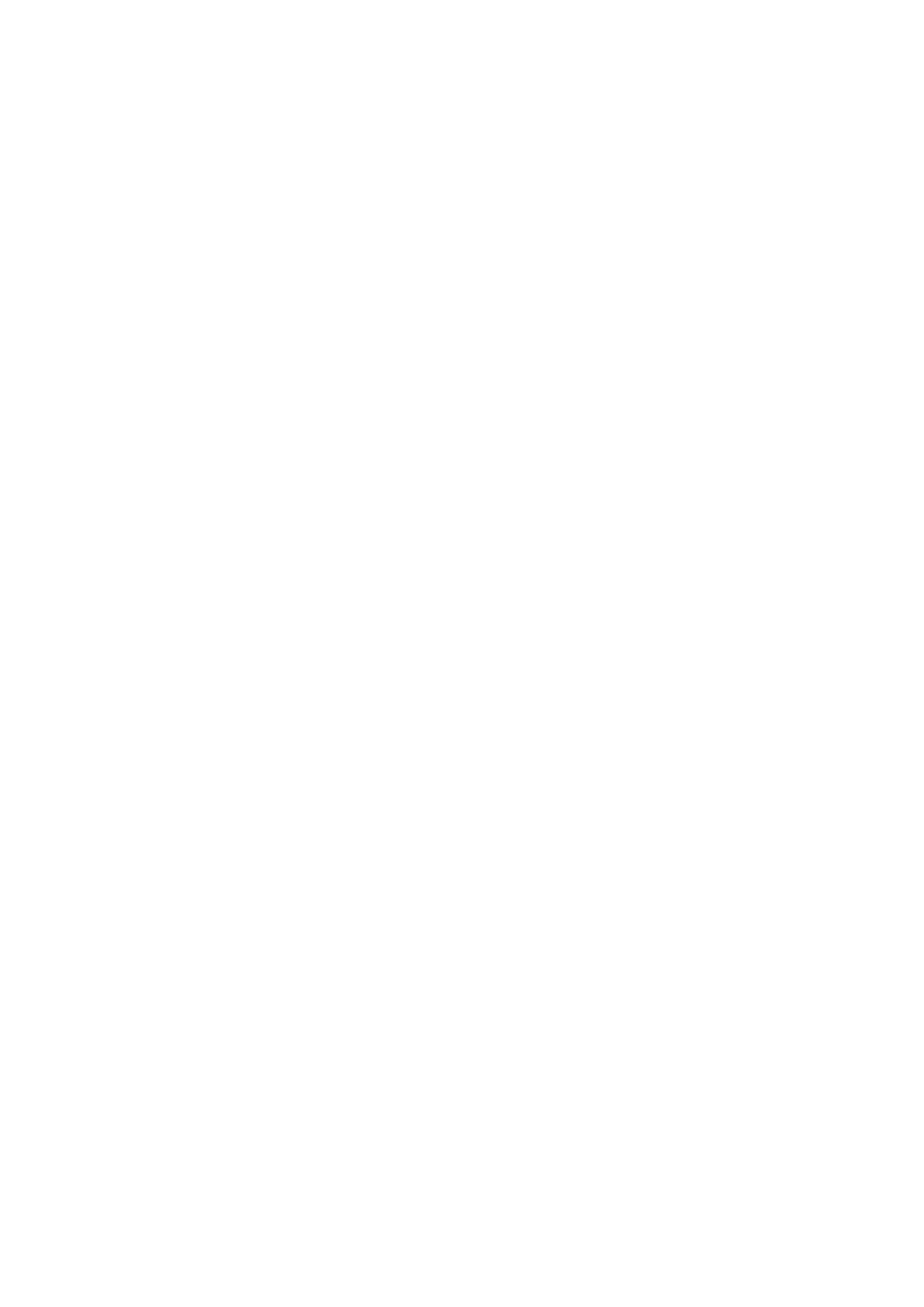

# **TABLE OF CONTENTS**

| Ш.                   |                                                              |  |
|----------------------|--------------------------------------------------------------|--|
| II.1                 |                                                              |  |
| II.2                 |                                                              |  |
| II.3                 |                                                              |  |
| II.3.1               |                                                              |  |
| II.3.1.1             |                                                              |  |
| II.3.1.2             |                                                              |  |
| II.3.2               |                                                              |  |
| II.3.3               |                                                              |  |
| II.3.3.1             |                                                              |  |
| II.3.3.2             |                                                              |  |
| II.3.3.3             |                                                              |  |
| II.3.3.4             |                                                              |  |
| II.3.3.5             |                                                              |  |
| II.4                 |                                                              |  |
| II.4.1               |                                                              |  |
| II.4.2               | OCTANS III CENTRE OF MEASUREMENTS AND REFERENCE FRAME  II-11 |  |
|                      |                                                              |  |
| II.5                 |                                                              |  |
| II.5.1               |                                                              |  |
| II.5.2               |                                                              |  |
| II.5.3               |                                                              |  |
| II.5.4               |                                                              |  |
| II.5.4.1             |                                                              |  |
| II.5.4.2             |                                                              |  |
| II.5.5               |                                                              |  |
| II.5.5.1             |                                                              |  |
| II.5.5.2             |                                                              |  |
| II.5.6               |                                                              |  |
| II.5.6.1             |                                                              |  |
| II.5.6.2             |                                                              |  |
| II.5.6.3             |                                                              |  |
| II.5.6.4             |                                                              |  |
| II.5.6.5<br>II.5.6.6 |                                                              |  |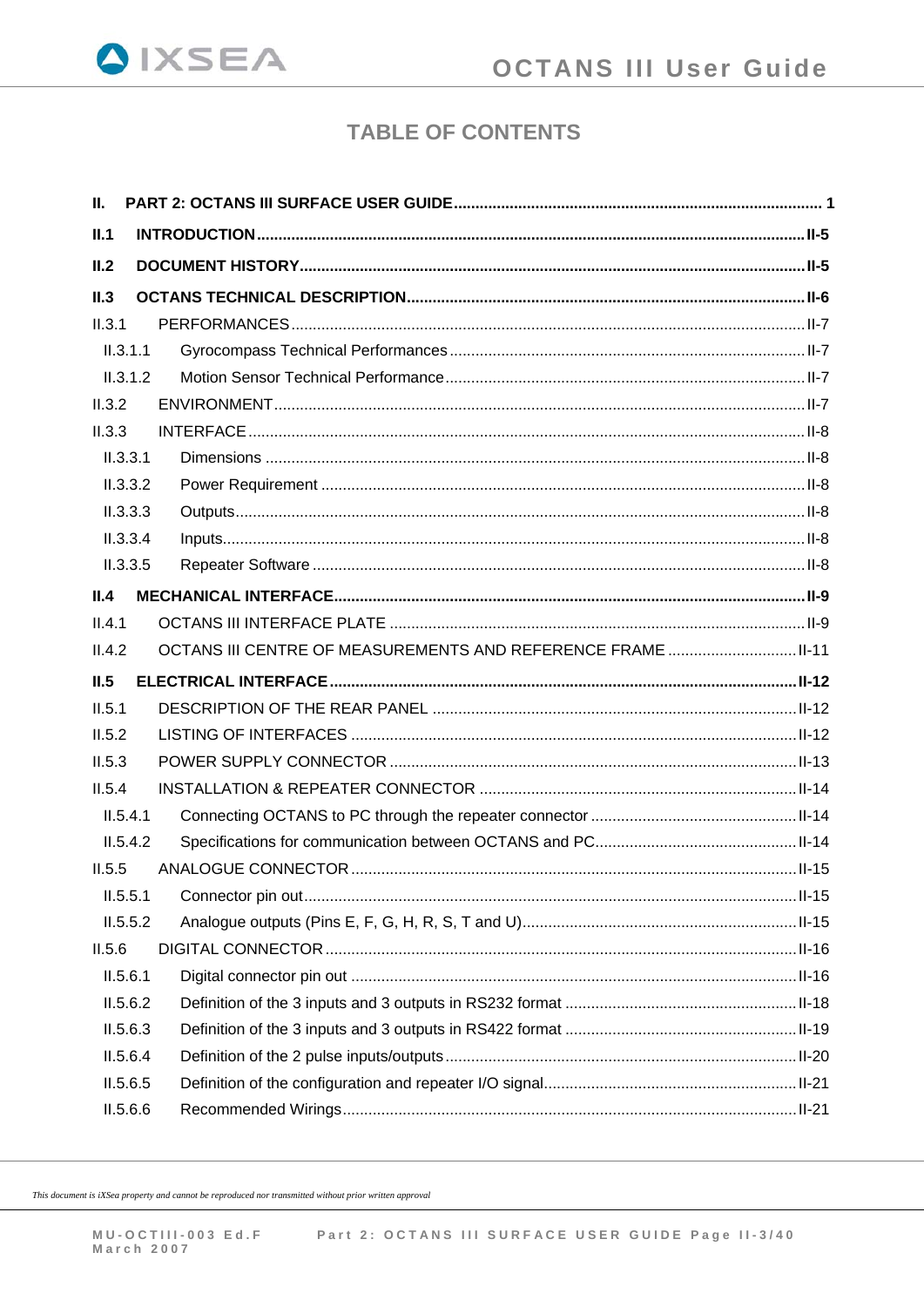| II.6       |  |
|------------|--|
| II.6.1     |  |
| II.6.1.1   |  |
| II.6.1.2   |  |
| II.6.1.3   |  |
| II.6.1.4   |  |
| II.6.2     |  |
| II.6.2.1   |  |
| II.6.2.2   |  |
| II.6.2.3   |  |
| II.6.2.3.1 |  |
| II.6.2.3.2 |  |
| II.6.3     |  |
| II.6.4     |  |
| II.7       |  |
| II.7.1     |  |
| II.7.1.1   |  |
| II.7.1.2   |  |
| II.7.1.2.1 |  |
| II.7.1.2.2 |  |
| II.7.1.2.3 |  |
| II.7.1.3   |  |
| II.7.1.3.1 |  |
| II.7.1.3.2 |  |
| II.7.1.3.3 |  |
| II.7.2     |  |
| II.7.2.1   |  |
| II.7.2.2   |  |
| II.7.3     |  |
| II.7.3.1   |  |
| II.7.3.2   |  |
| II.7.3.3   |  |
| II.7.4     |  |
| II.7.4.1   |  |
| II.7.4.2   |  |
| II.7.5     |  |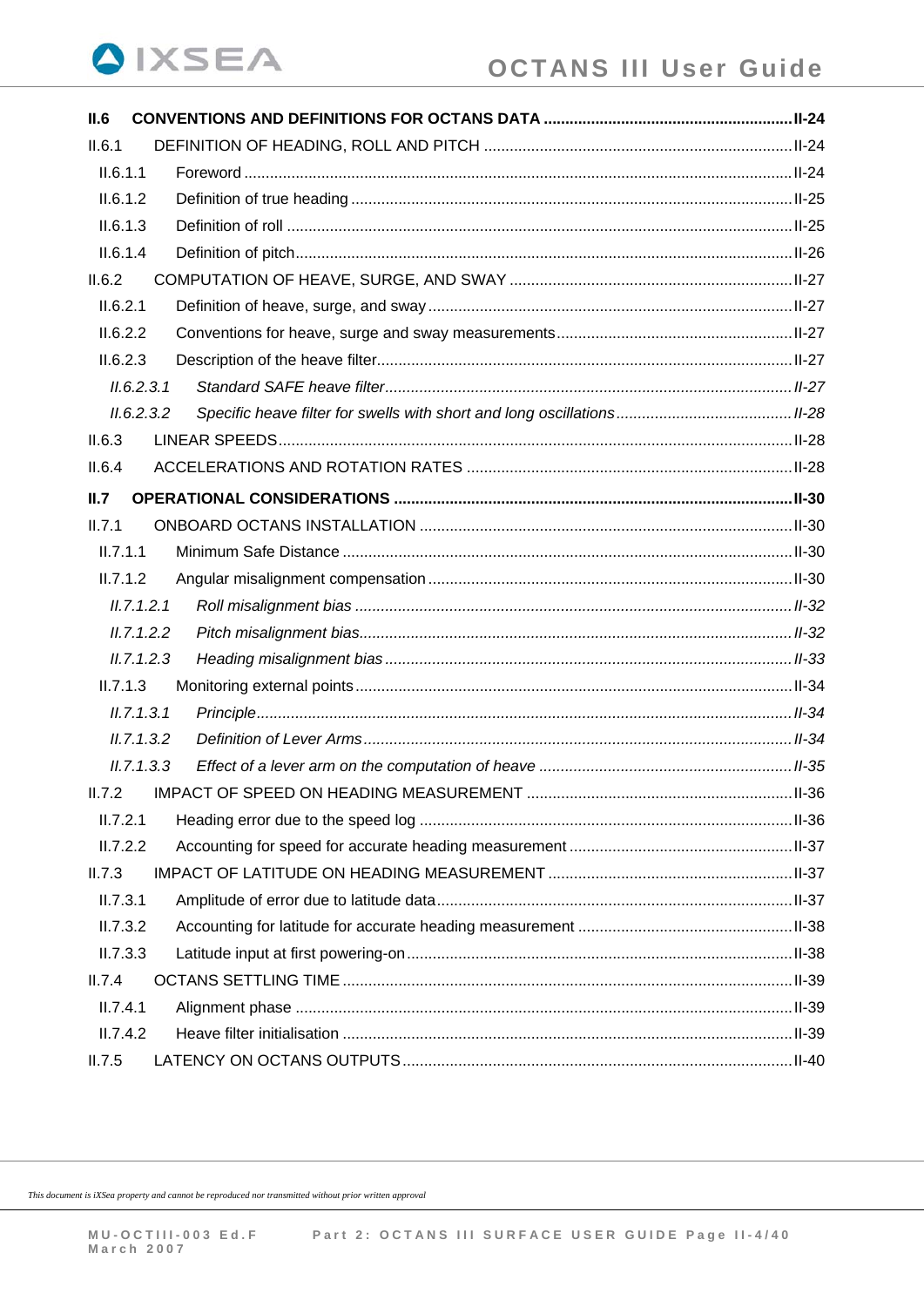# <span id="page-4-0"></span>**II.1 INTRODUCTION**

This document is the OCTANS III Surface User Guide. It gives a short description of the technology used in OCTANS. It provides information on OCTANS III Surface specifications, performances, mechanical and electrical interfaces. Conventions and definitions used for data output are given, and operational considerations are assessed.

# **II.2 DOCUMENT HISTORY**

The current edition is applicable to OCTANS units using firmware versions higher than with firmware version higher than 10.88.x. Apart from a general text review, the following modifications and additions have been performed with respect to previous edition:

- Correction on wiring for RS422 and RS 232 serial inputs and outputs (applicable to all OCTANS units, whatever the firmware version)
- Description of the recommended wirings are added in section [II.5.6.6.](#page-20-1) This is applicable to all OCTANS III, Surface whatever the firmware version.

The preceding edition is applicable to OCTANS units using firmware version 10.82.xx, with the following modifications with respect to previous document:

A precision is added about the power supply (see section [II.5.3](#page-12-1)).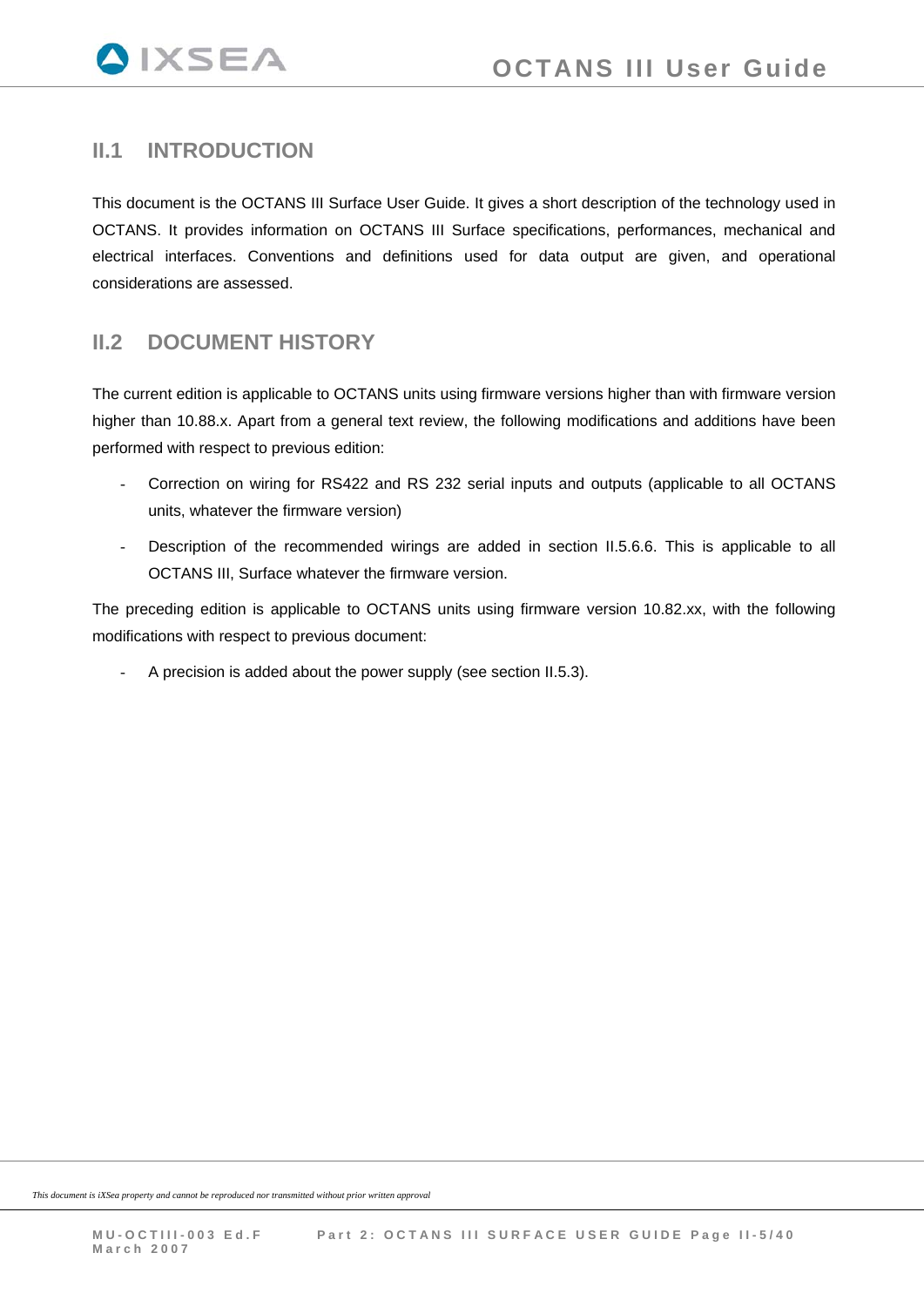# <span id="page-5-0"></span>**II.3 OCTANS TECHNICAL DESCRIPTION**

OCTANS is both a fibre-optic survey-grade IMO-certified gyrocompass and a Motion Reference Unit for marine applications. OCTANS provides true-heading, roll, pitch, yaw, heave, surge, sway, rates of turn and accelerations even in highly volatile environments. OCTANS is certified to meet the requirements of the International Maritime Organisation (IMO) for gyrocompasses. The core of OCTANS is a compact strapdown Inertial Measurement Unit (IMU), which contains three accelerometers, three fibre optic gyroscopes, and a real-time computer (see [Figure II-1](#page-5-1)).



**Figure II-1 : The "open" OCTANS unit (Surface Model)** 

<span id="page-5-1"></span>The unit's computer is a Digital Signal Processor (DSP) chip enabling complex real-time computation.

The heading search algorithm has been designed by iXSea. Heading and attitudes are computed whether the system is in movement or not, and without an external reference point. Computation is based on (filtered) measurement of shifts in local gravity as the Earth rotates. It involves angle integration using quaternion algebra, a heading search algorithm, and Coriolis force correction for vessel speed.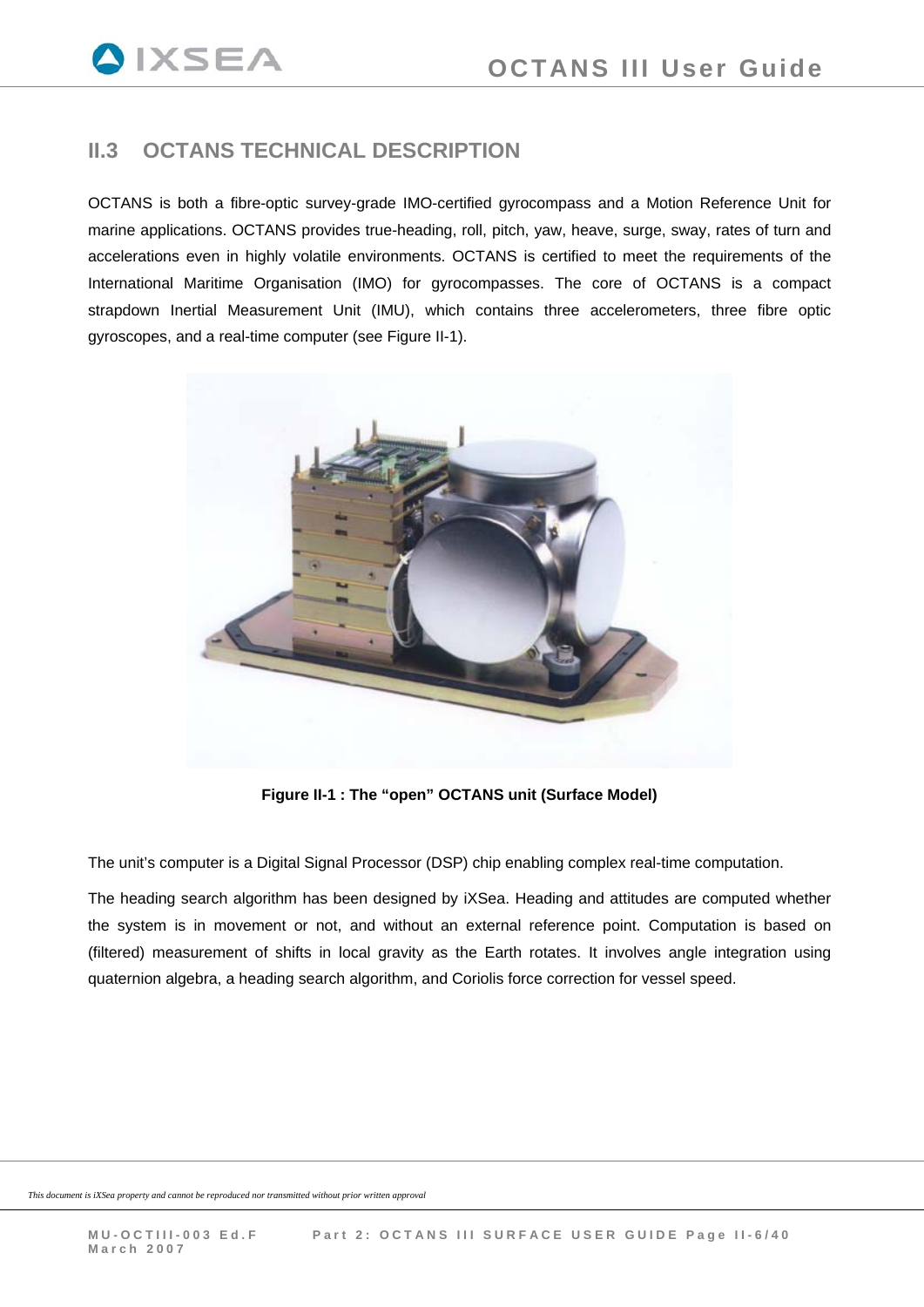# <span id="page-6-0"></span>**II.3.1 PERFORMANCES**

## **II.3.1.1 GYROCOMPASS TECHNICAL PERFORMANCES**

| Dynamic accuracy (whatever sea-state) | 0.1 deg Secant Latitude* RMS              |
|---------------------------------------|-------------------------------------------|
| Settle point error                    | 0.05 deg Secant Latitude* RMS             |
| Settling time (static conditions)     | < 1 Minute                                |
| Settling time at sea:                 | < 3 Minutes                               |
| Repeatability                         | $\pm$ 0.025 deg Secant Latitude* RMS      |
| Resolution                            | $0.01$ deg                                |
| No Latitude nor speed limitation      |                                           |
|                                       | $(*)$ Secant Latitude = 1/cosine Latitude |

## **II.3.1.2 MOTION SENSOR TECHNICAL PERFORMANCE**

| Heave, Surge & Sway: |                                         |
|----------------------|-----------------------------------------|
| Accuracy             | 5 cm or 5% (whichever is highest)       |
| <b>Resolution</b>    | 1 cm                                    |
| Heave motion periods | 0.03 to 40 s (self adaptive SAFE heave) |
| Roll & Pitch:        |                                         |
| Accuracy             | 0.01 deg RMS                            |
| Range                | No limitation                           |
| Follow-up speed      | Up to $500^{\circ}/s$                   |

# **II.3.2 ENVIRONMENT**

| Operating temperature*: | $-40^{\circ}$ C to $+60^{\circ}$ C |
|-------------------------|------------------------------------|
| Storage temperature:    | $-40^{\circ}$ C to $+80^{\circ}$ C |
| Shocks:                 | 30 g in 6 ms (operating)           |
|                         | 50 g in 11 ms (survival)           |
| Vibrations:             | 1 g sine (5 to 50 Hz)              |
| MTBF                    | 30 000 Hours                       |

\*: OCTANS operates at temperatures below –10°C if started and first operated for a period > 1 hour at a temperature higher than –10°C.

OCTANS III is also available in underwater housings depth-rated to 3000 meters (OCTANS 3000) and 6000 meters (OCTANS 6000).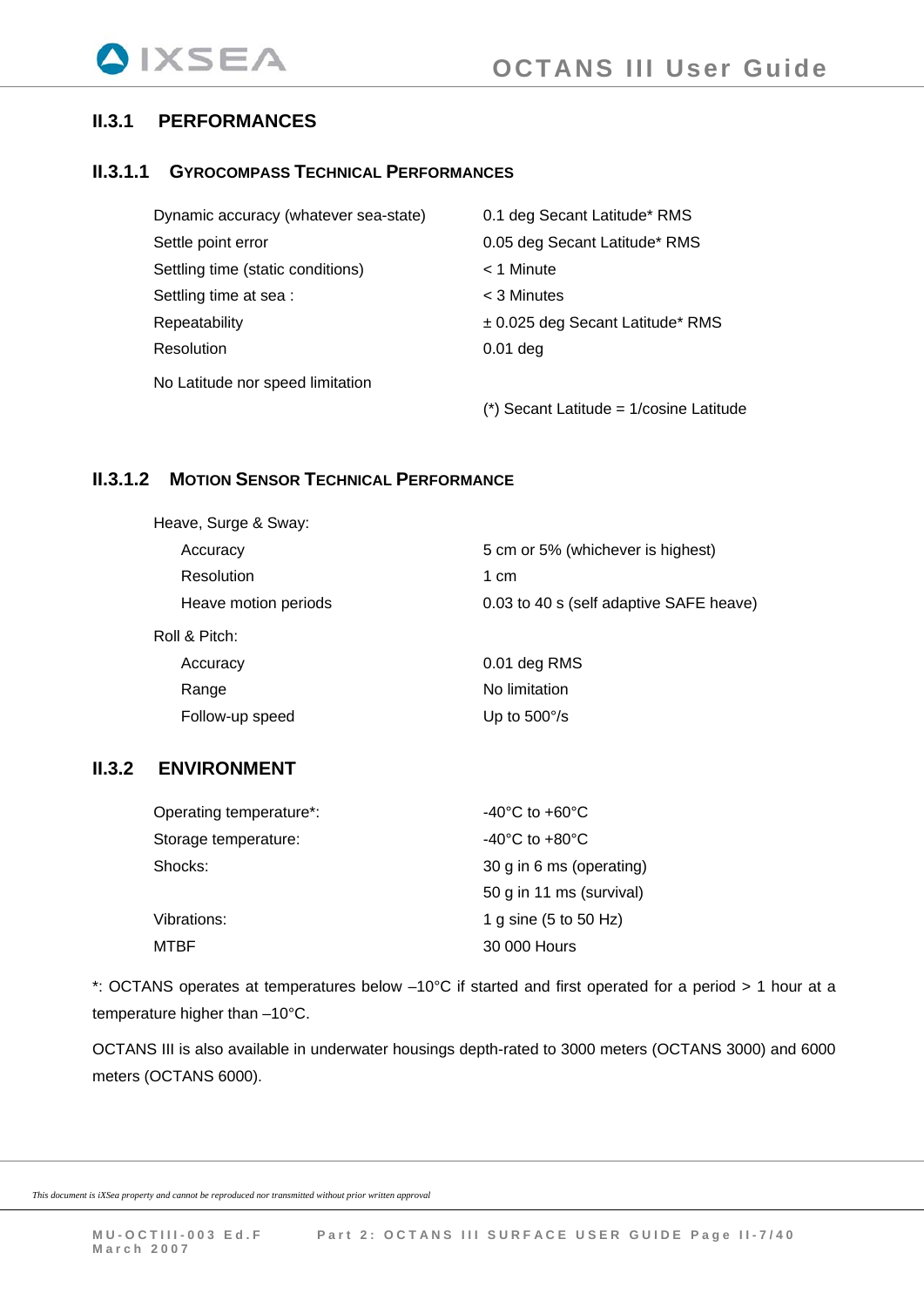# <span id="page-7-0"></span>**II.3.3 INTERFACE**

## **II.3.3.1 DIMENSIONS**

| Shape:                                              | Rectangular box, splash proof(IP 66) |
|-----------------------------------------------------|--------------------------------------|
| Dimensions $(L \times W \times H, \text{ in mm})$ : | 276 x 136 x 148.5                    |
| Weight in air:                                      | 4.3 kg                               |
| Material:                                           | Aluminium                            |

## **II.3.3.2 POWER REQUIREMENT**

Input voltage: 20 to 30 V d.c. (24 V nominal)

Power consumption: 12 W (max.)

# **II.3.3.3 OUTPUTS**

- Serial: 3 independent and configurable digital outputs  *To be selected from a complete set of existing protocols(refer to Part 4 of OCTANS User Guide), with RS 232 or RS 422 levels*  1 RS232 output for monitoring (repeater port)
- Analogue: 4 independent and configurable analogue outputs, 14 bits  $/ \pm 10V$
- Pulses: 2 pulse outputs
- Update rate: up to 100 Hz

## **II.3.3.4 INPUTS**

• Serial: 3 independent and configurable digital inputs

1 RS232 input for configuration (repeater port)

- Pulses: 2 pulse inputs
- Update rate: up to 100 Hz

# **II.3.3.5 REPEATER SOFTWARE**

OCTANS is delivered with a powerful and easy-to-use Installation and Repeater software, which allows for a complete configuration (choice of baud-rates and frequencies, data frame protocols, scale factors for analogue I/O, multiple lever arms, filtering parameters….). Refer to Part 3 of the OCTANS User Guide for a full description of the software.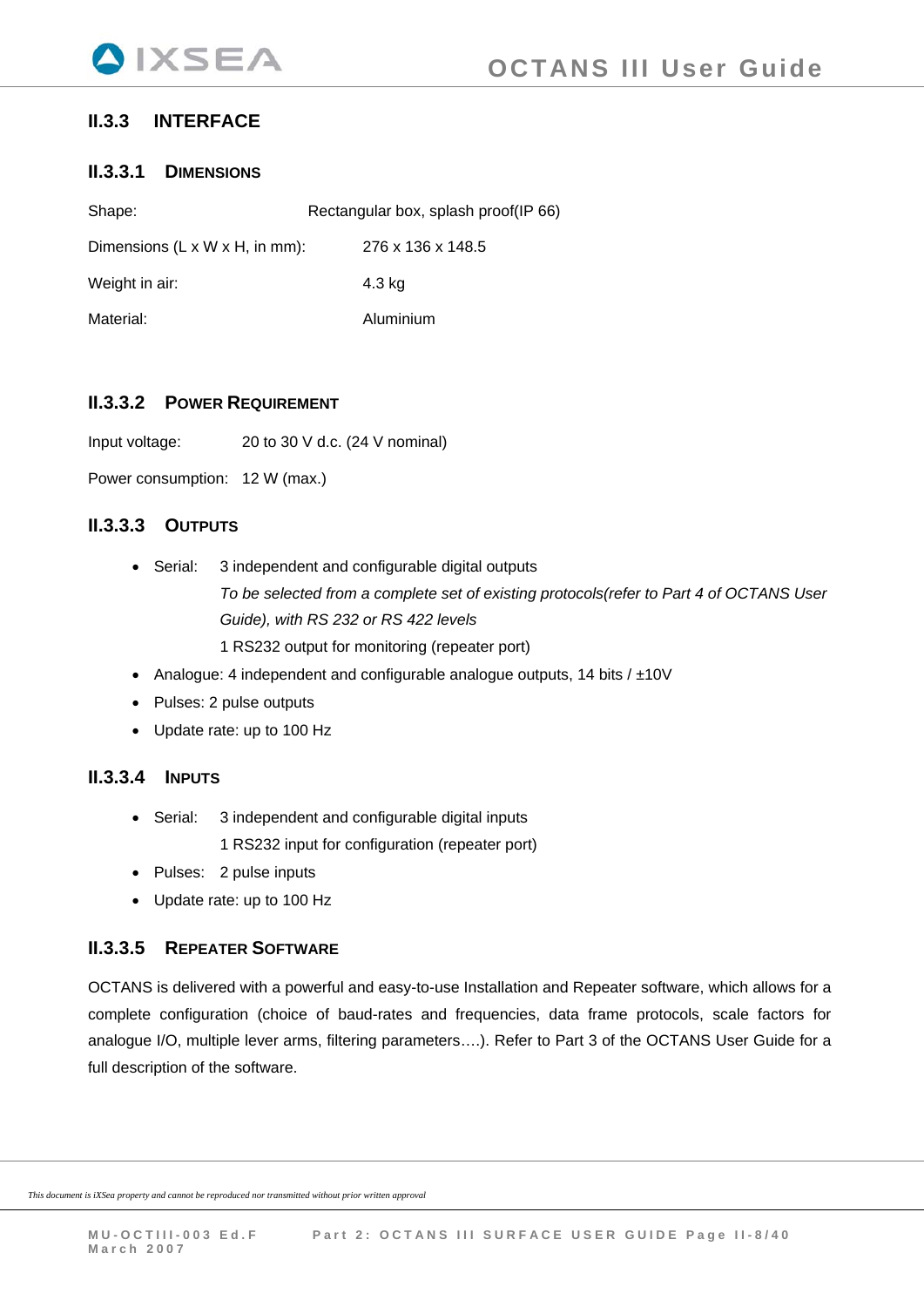# <span id="page-8-0"></span>**II.4 MECHANICAL INTERFACE**

OCTANS III mechanical interface is fully compatible with previous OCTANS versions.

# **II.4.1 OCTANS III INTERFACE PLATE**

OCTANS is installed using three M6 screws accessible from the top of the unit (see [Figure II-2](#page-9-0)).

Alignment is carried out by means of two centering pins, located on the bottom plate of the OCTANS (accuracy of mechanical positioning with the centering pins is  $\pm 0.04$  degree). These pins are located on the OCTANS centerline, as shown by grooves on the front and rear of the gyrocompass.

The mechanical tolerance in the manufacture of OCTANS bottom plate allows to have 0.01° of accuracy on the centerline of the unit.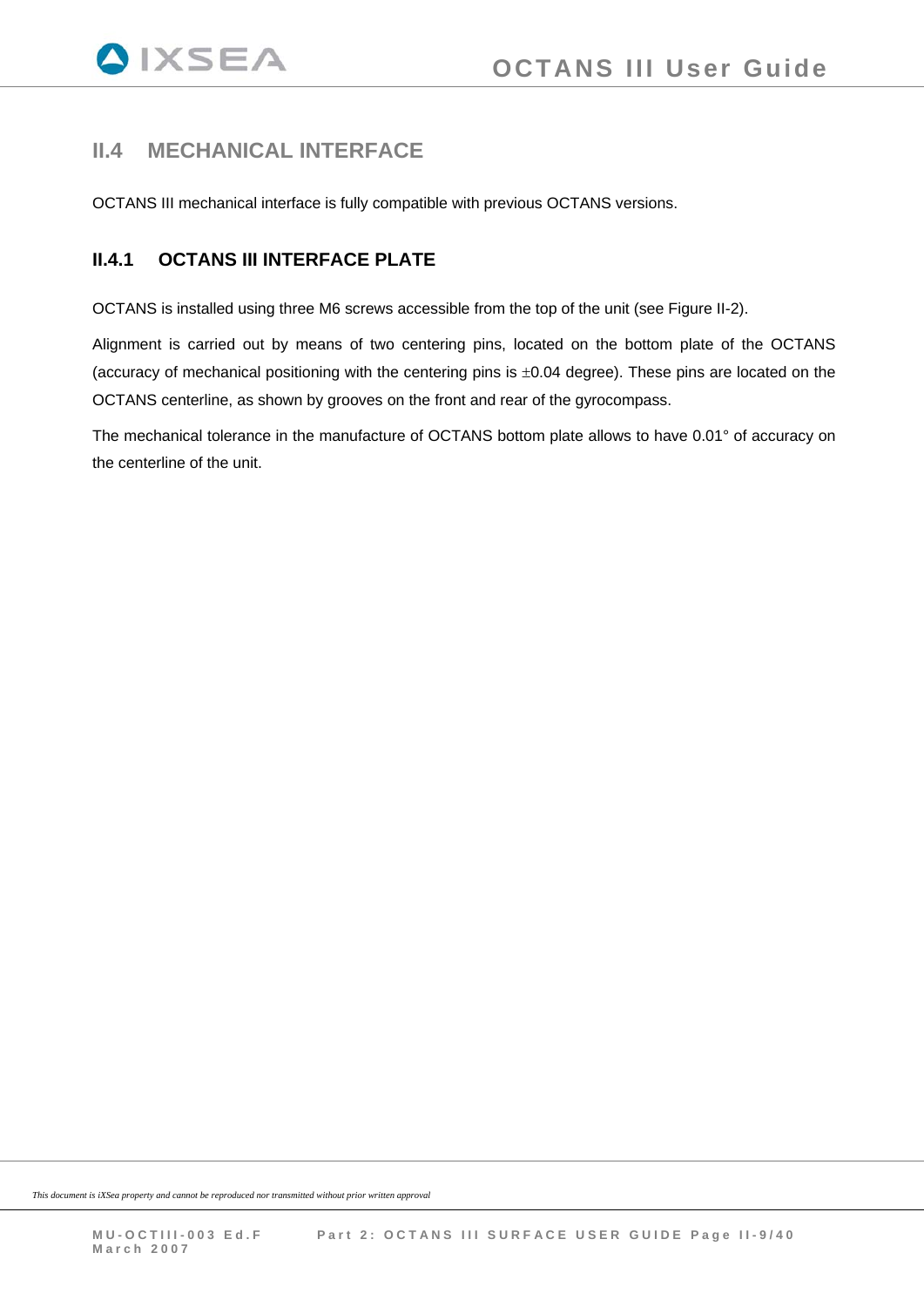

**Figure II-2 : OCTANS mounting diagram** 

<span id="page-9-0"></span>*This document is iXSea property and cannot be reproduced nor transmitted without prior written approval* 

**QIXSEA**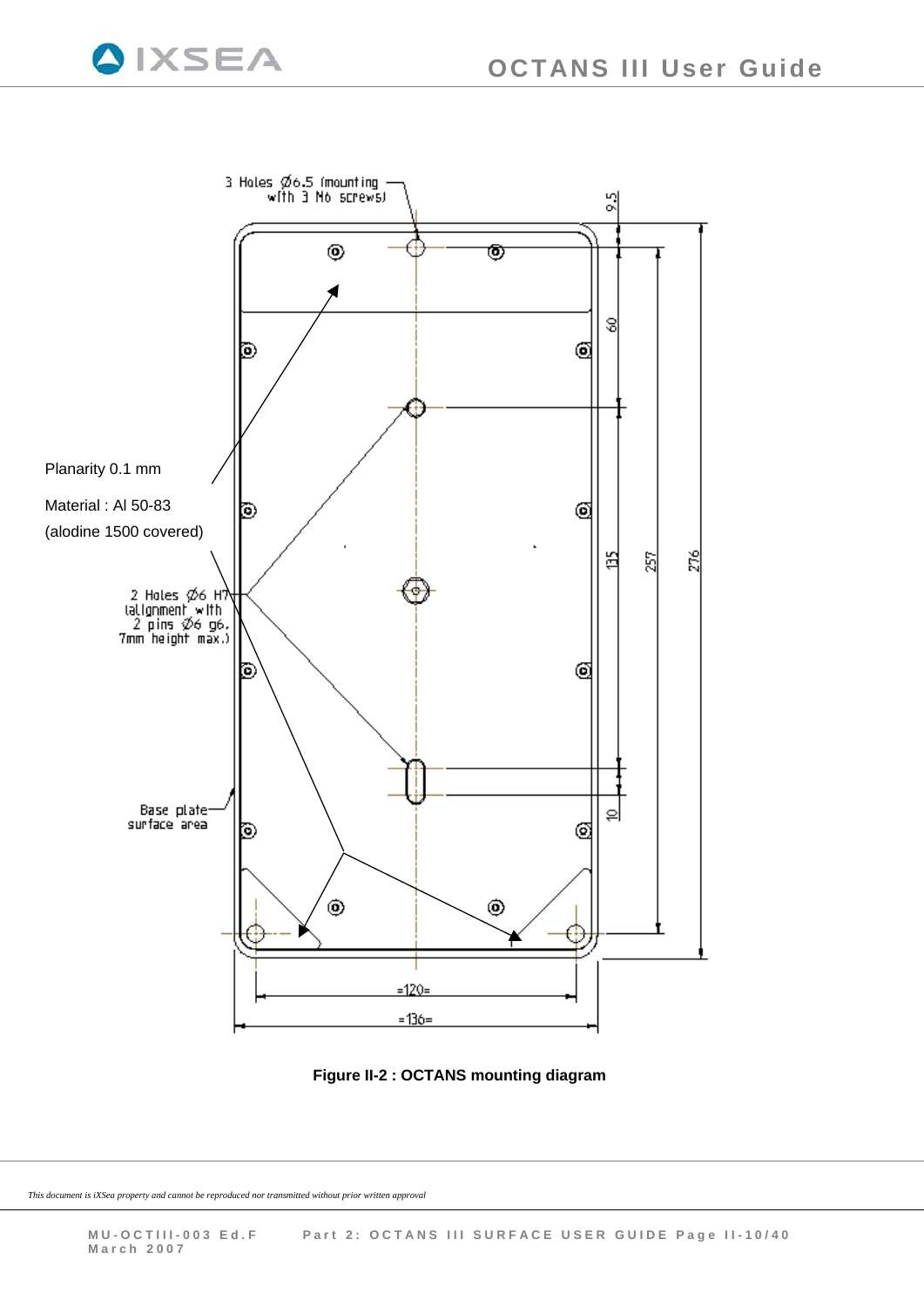# **II.4.2 OCTANS III CENTRE OF MEASUREMENTS AND REFERENCE FRAME**

All inertial measurements are default performed with respect to OCTANS reference frame (X1, X2, X3). This frame is defined in [Figure II-3.](#page-10-1)

Motion sensing measurements are default measured at OCTANS III centre of measurements P, which is defined in [Figure II-3](#page-10-1).

Measurements can be performed at an external monitoring point. The position of this point has to be measured with respect to OCTANS III center of measurement and entered in the OCTANS Configuration through the Installation and Repeater Software.

Detail on external points monitoring is given in section II.7.1.3.

<span id="page-10-0"></span>**QIXSEA** 



<span id="page-10-1"></span>Figure II-3 : Position of OCTANS III centre of measurements P and definition of OCTANS reference

**frame**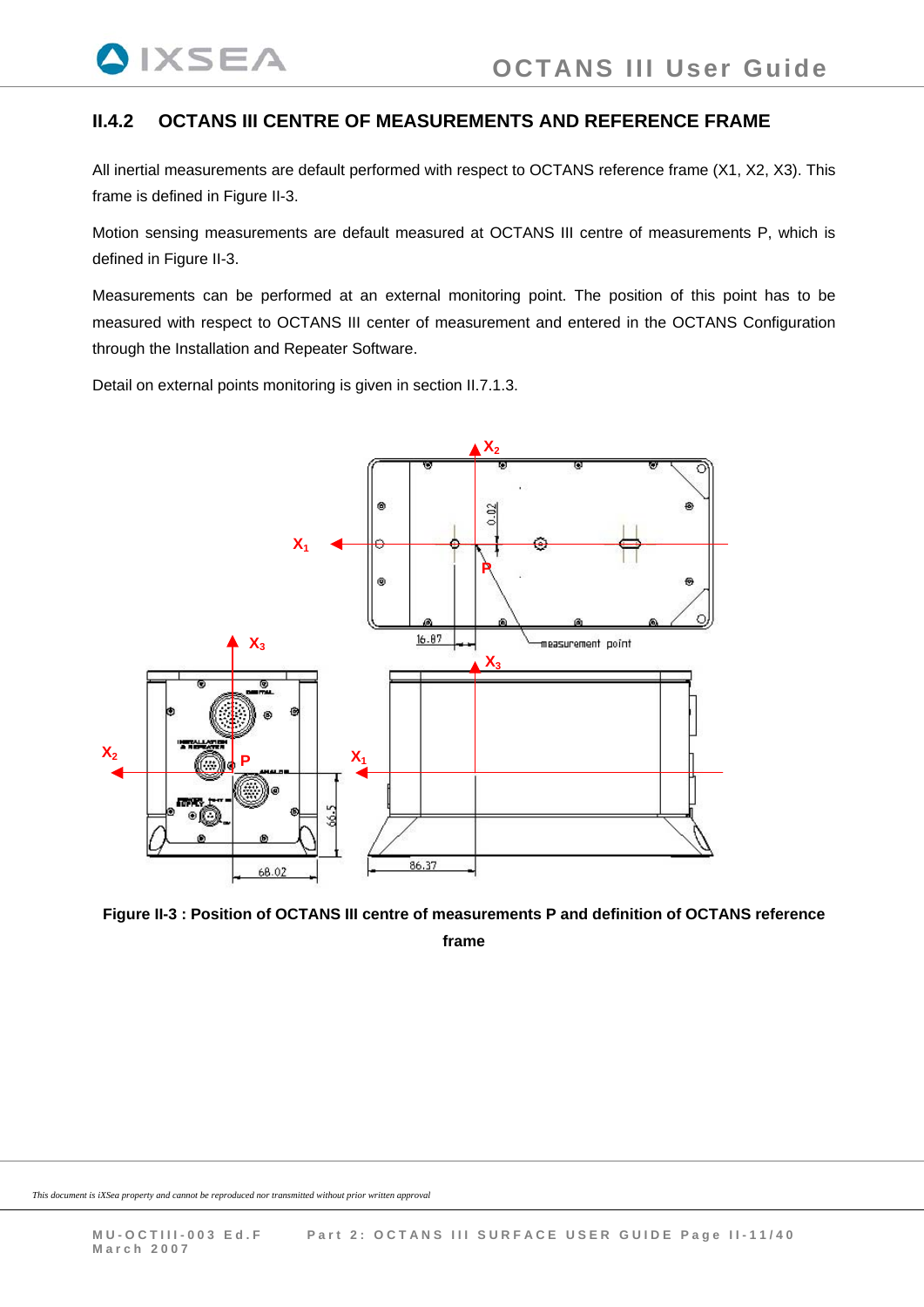# <span id="page-11-0"></span>**II.5 ELECTRICAL INTERFACE**

OCTANS III electrical interface is fully compatible with previous OCTANS versions.

# **II.5.1 DESCRIPTION OF THE REAR PANEL**

All OCTANS inputs/outputs are made via four sealed connectors. The rear panel of the OCTANS unit holding these connectors is shown in [Figure II-4.](#page-11-1)

The connector references are as follows:

Amphenol Socapex Power supply: PT02 YS 0833 P023 Repeater: PT02 YS 1210 P023 Analogue I/O: PT02 YS 1419 P023 Serial & pulses I/O: PT02 YS 2041 P023



**Figure II-4 : OCTANS rear panel** 

# <span id="page-11-1"></span>**II.5.2 LISTING OF INTERFACES**

OCTANS is fitted with 4 connectors configured to provide the following:

- Power supply, described in [II.5.3](#page-12-1),
- Repeater and configuration port (only RS232 level), described in [II.5.4](#page-13-1) and [II.5.6.5](#page-20-2)
- 4 analogue Outputs described in [II.5.5.2](#page-14-1),
- 3 Serial Inputs RS232/422 user-configurable, described in sections [II.5.6.2](#page-17-1) and [II.5.6.3,](#page-18-1)
- 3 Serial Outputs RS232/422 user-configurable, described in sections [II.5.6.2](#page-17-1) and [II.5.6.3,](#page-18-1)
- 2 pulse Inputs described in section [II.5.6.4,](#page-19-1)
- 2 pulse Outputs described in section [II.5.6.4](#page-19-1).

I/O interfaces can be user configured. This is done with the Installation and Repeater Software installed on a PC connected to OCTANS. Refer to Part 3 of the OCTANS User Guide for detail.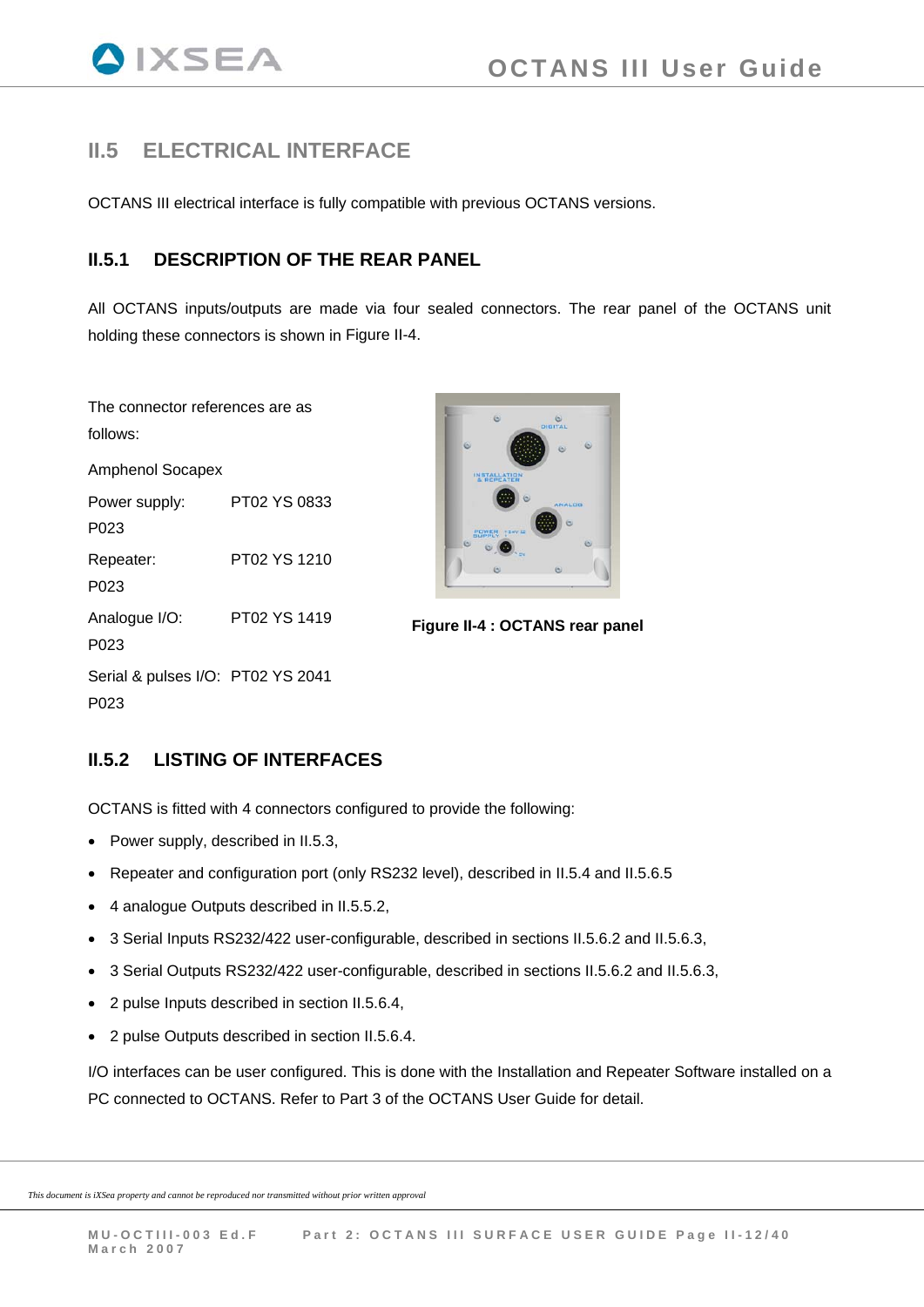# <span id="page-12-1"></span><span id="page-12-0"></span>**II.5.3 POWER SUPPLY CONNECTOR**

OCTANS is powered with a standard 24 V DC supply. It is possible however to supply power with any voltage between 20 V and 30 V. Maximal power consumption is 12 W in all cases.

OCTANS can be powered by 2 methods:

- Via the AC/DC converter provided with the local standard power supply. It is not recommended to use this converter to power OCTANS from another source of power than the country mains. In particular, **it is NOT recommended to use this converter onboard a vessel**.
- Via a 3-wire cable for direct connection to a 24 V power supply. Connector used is Amphenol Socapex PTG 55A 0833 S023. Wiring is detailed on [Table II-1.](#page-12-2)

| Pin | <b>Signal</b>          |  |  |
|-----|------------------------|--|--|
| A   | 24 V DC (20 V to 30 V) |  |  |
| в   | <b>GROUND</b>          |  |  |
| C   | Mechanical ground      |  |  |

**Table II-1 : Configuration of power supply cable provided by IXSEA** 

#### <span id="page-12-2"></span>**Warnings:**

- OCTANS does not possess an on/off switch. As soon as it is powered, it begins to seek geographical North. Any interruption of the power supply, even brief, will return the system to its initial condition and it will begin to seek North again. The alignment phase will start over.
- At powering, the power supply must have reached its operating voltage (20-30 V) in less than 100 ms.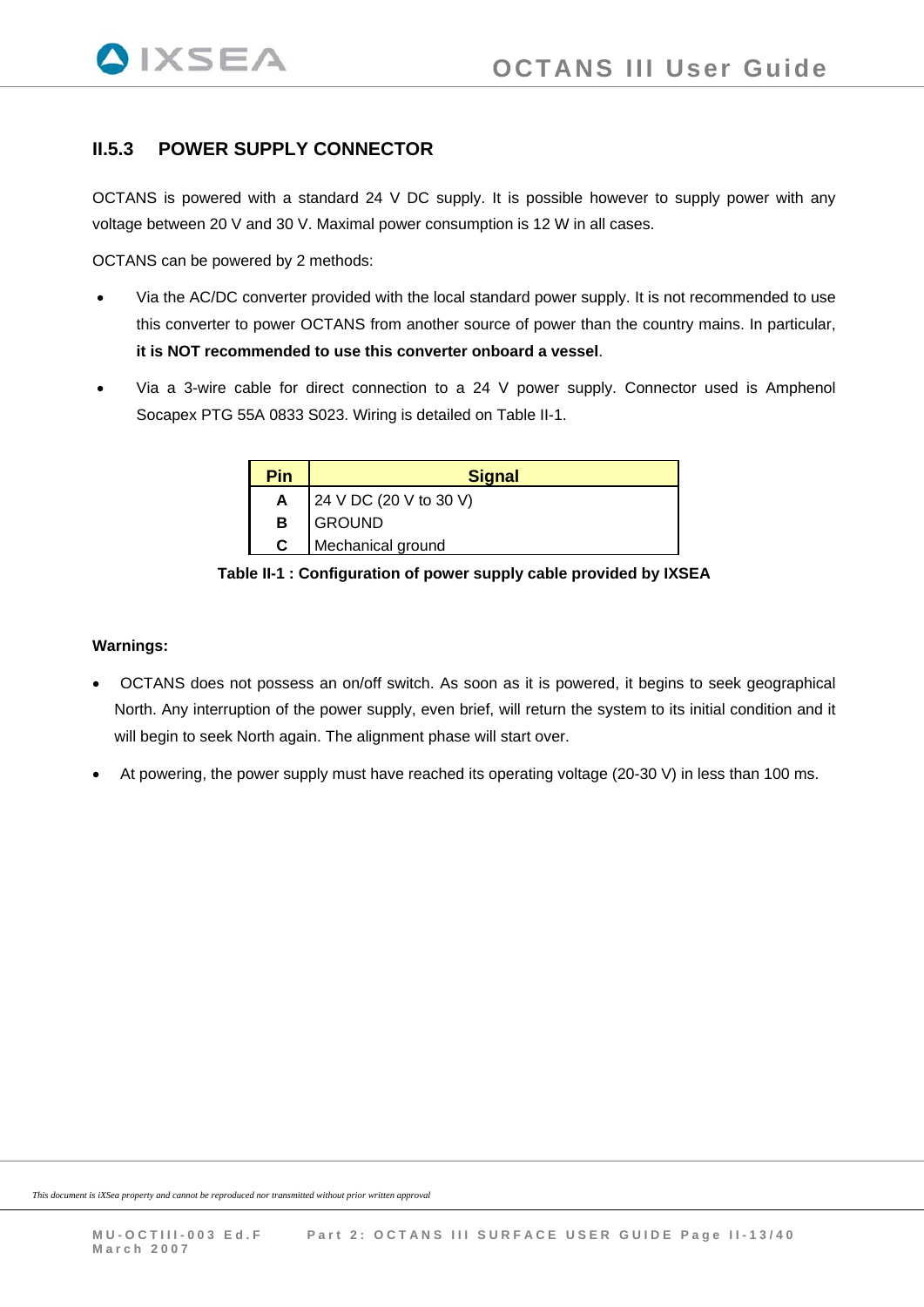# <span id="page-13-0"></span>**II.5.4 INSTALLATION & REPEATER CONNECTOR**

This connector is used for configuring OCTANS and / or to display data using the repeater software. Refer to Part 3 of the OCTANS User Guide for detail on the software.

## <span id="page-13-3"></span>**II.5.4.1 CONNECTING OCTANS TO PC THROUGH THE REPEATER CONNECTOR**

Connection between OCTANS and PC through the Installation and Repeater connector is made using the dedicated cable delivered with the unit:

- Connector reference is Amphenol Socapex PTG 55A 1210 S023 at one end to be plugged into OCTANS Installation and Repeater connector
- SUB D9 connector at the other end to be plugged into any PC serial port.

|                    | <b>OCTANS Repeater connector</b> | <b>PC SUB D9 connector</b> |        |  |
|--------------------|----------------------------------|----------------------------|--------|--|
| Pin<br>Signal      |                                  | Pin                        | Signal |  |
| ConfigOUT GND<br>А |                                  | 5                          | PC GND |  |

[Table II-2](#page-13-2) describes the connection between the Repeater connector pins and the SUB D9 connector.

## **Table II-2 : Cable between OCTANS Repeater connector and PC subD9**

<span id="page-13-2"></span>Note: pins A and E need to be connected to Pin 5 of DB9 for proper transmission.

B  $\vert$  ConfigOUT +  $\vert$  2  $\vert$  PC Rx D ConfigIN GND 5 PC GND  $E$   $\bigcup$  ConfigIN -  $\bigcup$  5  $\bigcap$  PC GND  $F \qquad \text{ConfigIN} + \qquad \qquad \text{3} \qquad \text{PC Tx}$ 

## **II.5.4.2 SPECIFICATIONS FOR COMMUNICATION BETWEEN OCTANS AND PC**

<span id="page-13-1"></span>OCTANS can be connected to a PC for configuration and monitoring. The I/O signal is available either through the Installation and Repeater connector (see section [II.5.4.1](#page-13-3)) or through the Digital I/O connector (see section [II.5.6\)](#page-15-1). Whatever the way for connecting OCTANS to PC, data flows in and out in RS 232 format with the following characteristics:

- Protocol used: OCTANS Standard (see the OCTANS library documentation, Part 4)
- Baudrate: 19.2 kBauds
- Flow Control: Odd, 2 stop bits
- Refresh rate: 5 Hz (200 ms)

#### **Warning:**

It is not possible to use simultaneously the configuration line coming from the **digital** connector (see section [II.5.6\)](#page-15-1) and the one on the **repeater** connector.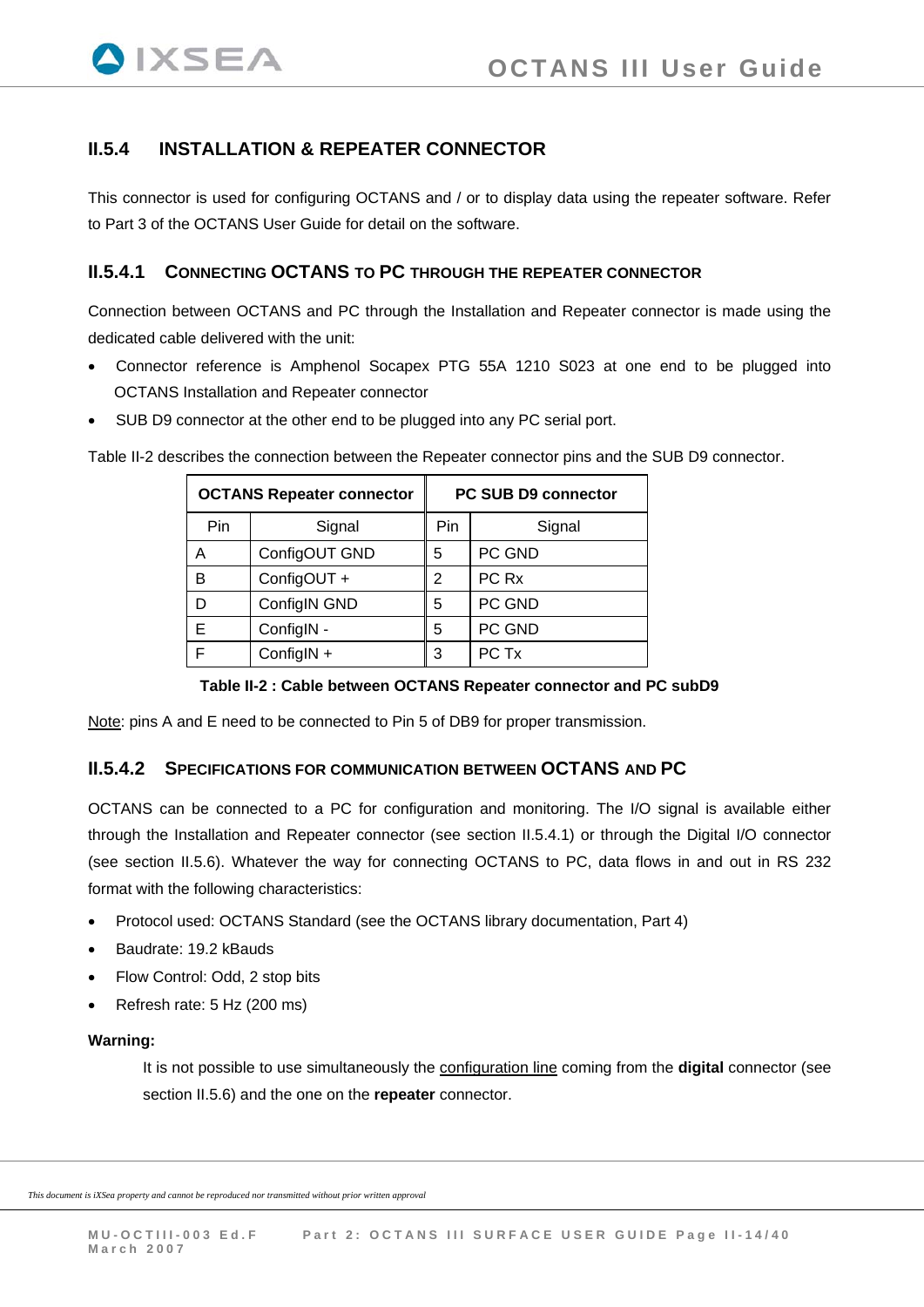# <span id="page-14-0"></span>**II.5.5 ANALOGUE CONNECTOR**

## **II.5.5.1 CONNECTOR PIN OUT**



**Figure II-5 : Drawing of the analogue connector** 

| Pin | <b>Signal</b>            | Pin | <b>Signal</b>     |
|-----|--------------------------|-----|-------------------|
| E   | AnaOutASig               | R   | AnaOutAGnd        |
| F   | AnaOutBSig               |     | <b>AnaOutBGnd</b> |
| G   | AnaOutCSig               |     | AnaOutCGnd        |
| н   | AnaOutDSig               |     | AnaOutDGnd        |
|     | <b>Mechanical Ground</b> |     | Reserved          |

 **Table II-3 : Configuration of the analog I/O connector** 

# <span id="page-14-1"></span>**II.5.5.2** ANALOGUE OUTPUTS (PINS E, F, G, H, R, S, T AND U)

Four  $±10$  V analogue outputs are available on OCTANS. These outputs offer 14-bit resolution at 100 Hz and are identified by the signals AnaOut\_Gnd and AnaOutXSig,  $X = A$ , B, C, D.

- Analogue Output A uses pins  $E$  (AnaOutASig) and R (AnaOutAGnd),
- Analogue Output B uses pins F (AnaOutBSig) and S (AnaOutBGnd),
- Analogue Output C uses pins G (AnaOutCSig) and T (AnaOutCGnd),
- Analogue Output D uses pins H (AnaOutDSig) and U (AnaOutDGnd).

The analogue outputs can be user configured (signal and scale factor). For detail on configuration, refer to the Part 3 of the OCTANS III user guide.

A female connector reference Amphenol Socapex PTG 55A 1419 S023 is available to directly connect the wires.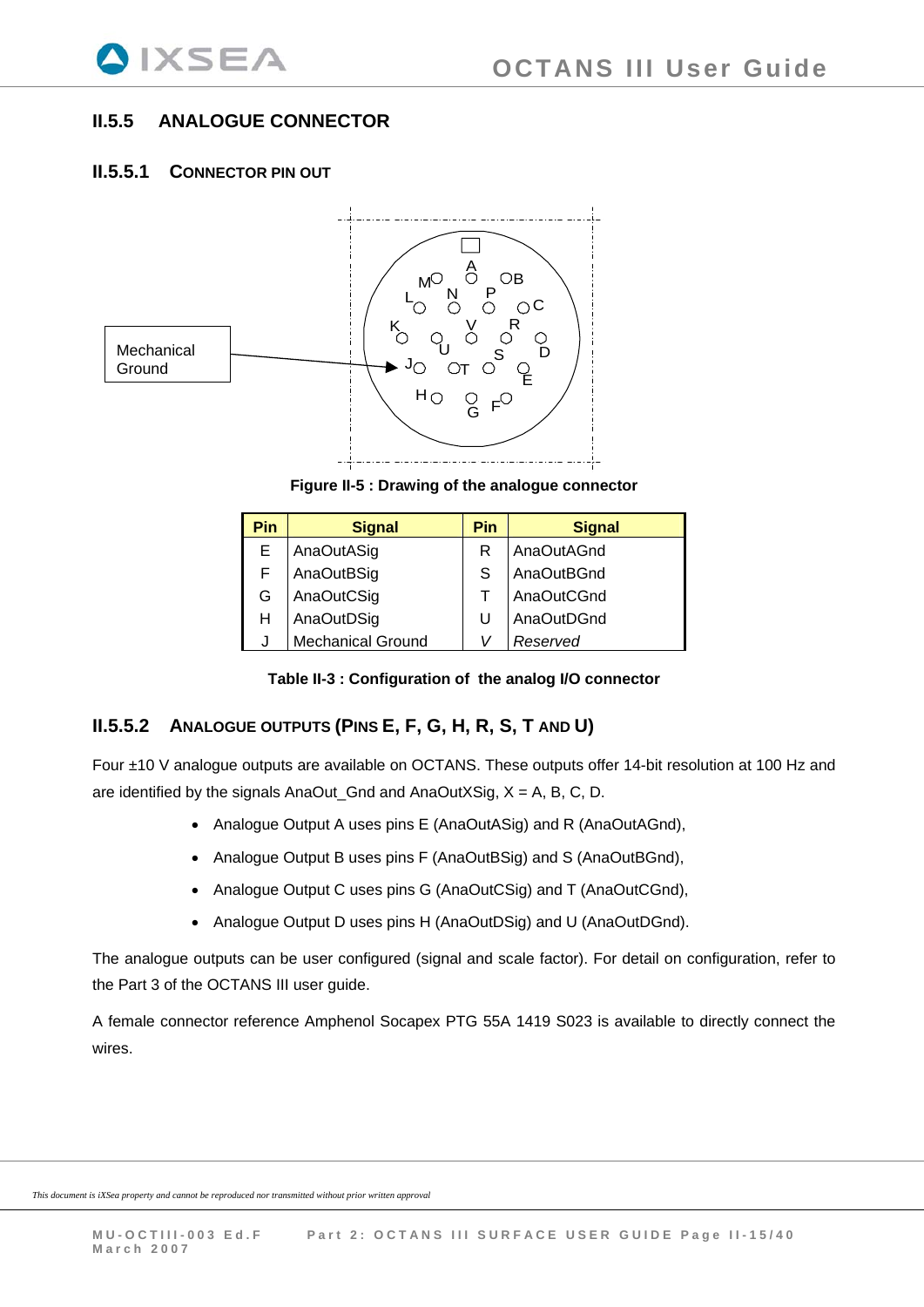# <span id="page-15-1"></span><span id="page-15-0"></span>**II.5.6 DIGITAL CONNECTOR**

The digital I/O connector provides the following inputs and outputs:

- 3 digital inputs which can be user-configured either with RS232 or RS422 electrical levels. Configuration of electrical level is made through the wiring. Refer to [Table II-5](#page-17-2) and [Table II-7](#page-18-2) respectively for the corresponding wiring.
- 3 digital outputs user-configurable with RS232 or RS422 levels. Configuration of electrical level is made through the OCTANS Repeater Software. Refer to [Table II-6](#page-17-3) and [Table II-8](#page-18-3) respectively for the corresponding wiring.
- 2 pulse inputs, and 2 pulse outputs, which are described in section [II.5.6.4](#page-19-1).
- 1 digital input and 1 digital output dedicated to configuration and installation through connection to a computer (see section [II.5.6.5\)](#page-20-3).

These electrical interfaces are user configurable (except for the dedicated Config I/O) through the OCTANS Repeater software. Refer to Part 3 of OCTANS User Guide for detail.

They are used:

- For connection of external sensors to OCTANS: connecting a GPS to a serial input, connecting a log sensor to a pulse input to get respectively external input of latitude and speed into OCTANS
- For output of OCTANS data to external systems through serial ports
- For synchronisation purposes: synchronisation of OCTANS serial data output (using pulse inputs) or synchronisation of external systems to OCTANS serial data output (using pulse outputs)
- For configuration and display purposes through the digital connector.

### **II.5.6.1 DIGITAL CONNECTOR PIN OUT**

All digital inputs and outputs are available through a single connector, illustrated in [Figure II-6](#page-16-0). The pins are designated from A to Z, and then from a to t. These pins match, according to the lettering, the "bare" socket connector, reference Amphenol Socapex PTG 55A 2041 S023, supplied as a standard with OCTANS.

The pin assignment is described in [Table II-4.](#page-16-1)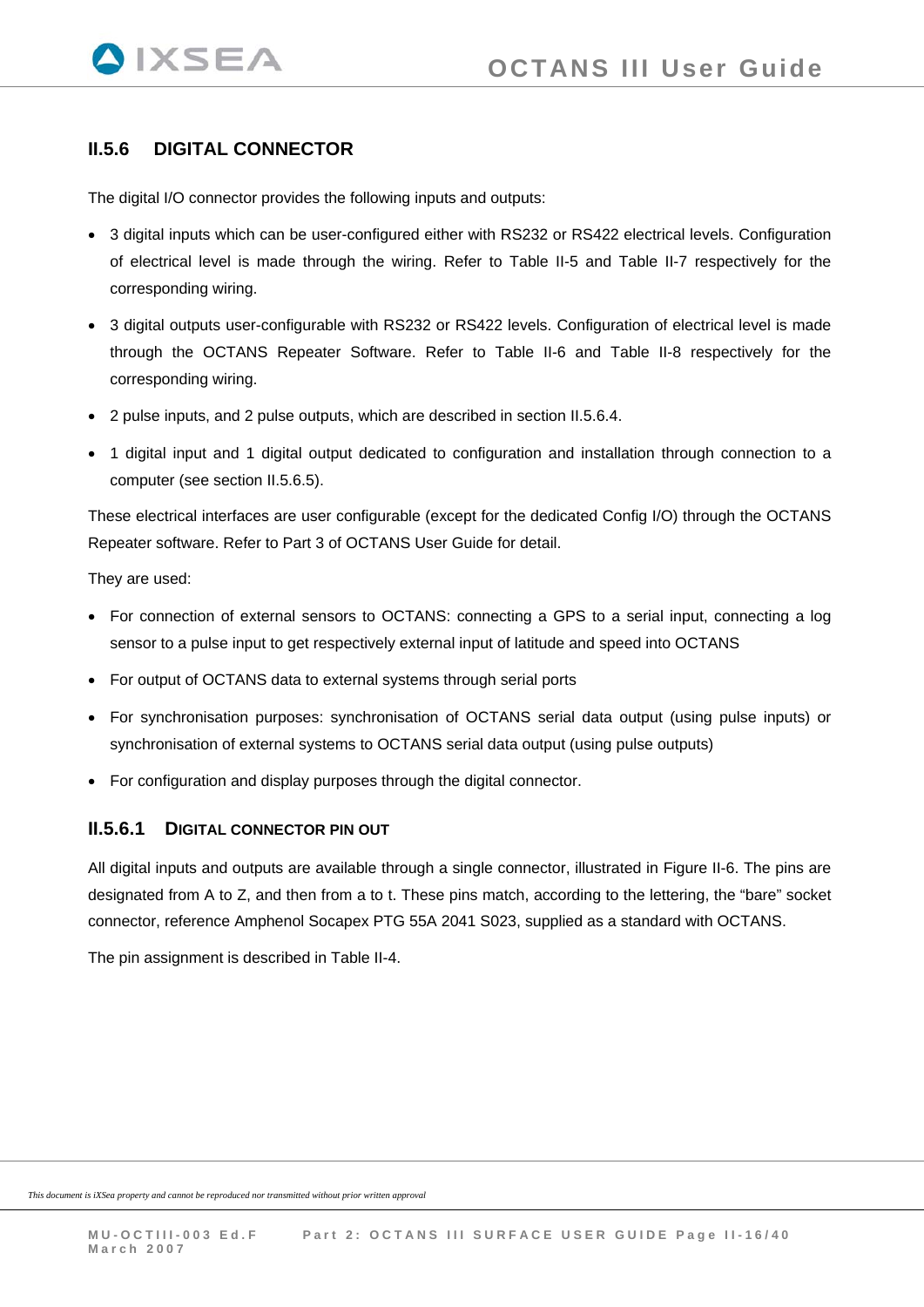

## **Figure II-6 : Diagram of the digital I/O connector**

<span id="page-16-0"></span>

| Pin | <b>Signal</b>                    | Pin    | <b>Signal</b>                                 | Pi           | <b>Signal</b>                    | Pin          | <b>Signal</b> |
|-----|----------------------------------|--------|-----------------------------------------------|--------------|----------------------------------|--------------|---------------|
|     |                                  |        |                                               | n            |                                  |              |               |
| A   | Port A: RS232TX(-)GND            | M      | Reserved                                      | Z            | Port B:<br>RS422RX(+)/RS232RX(-) | k            | Reserved      |
| B   | Port A:<br>RS422TX(+)/RS232TX(+) | N      | <b>Mechanical GND</b>                         | a            | Port B:<br>RS422RX(-)/RS232RX(+) | m            | Reserved      |
| C   | <b>PortA: RS422 TX(-)</b>        | P      | Reserved                                      | b            | Port C:<br>RS422RX(+)/RS232RX(-) | n            | Reserved      |
| D   | Port B: RS232TX(-)GND            | R.     | Reserved                                      | C            | Port C:<br>RS422RX(-)/RS232RX(+) | p            | Reserved      |
| E   | Port B:<br>RS422TX(+)/RS232TX(+) | S      | Reserved                                      | d            | Repeater: RS232RX(-)             | q            | Reserved      |
| F   | <b>Port B: RS422TX(-)</b>        | T      | Pulse B: GND                                  | e            | Repeater: RS232RX(+)             | $\mathsf{r}$ | Reserved      |
| G   | Port C: RS232TX(-)GND            | $\cup$ | <b>Pulse B: OUT TTL</b>                       | $\mathsf{f}$ | Reserved                         | s            | Reserved      |
| H   | Port C:<br>RS422TX(+)/RS232TX(+) | $\vee$ | <b>Pulse A: GND</b>                           | g            | Pulse $B: IN(-)$                 | t            | Reserved      |
| J   | <b>Port C: RS422TX(-)</b>        | W      | <b>Pulse A: OUT TTL</b>                       | h            | Pulse B: $IN(+)$                 |              |               |
| K   | Repeater:<br>RS232TX(-)GND       | X      | Port A:<br>RS422RX(+)/RS232RX(-               | Ť            | Pulse A: $IN(-)$                 |              |               |
| L   | Repeater: RS232TX(+)             | Y      | Port A:<br><b>RS422RX(-</b><br>$)/RS232RX(+)$ |              | Pulse A: $IN(+)$                 |              |               |

<span id="page-16-1"></span>**Table II-4 : Digital I/O connector pin definitions**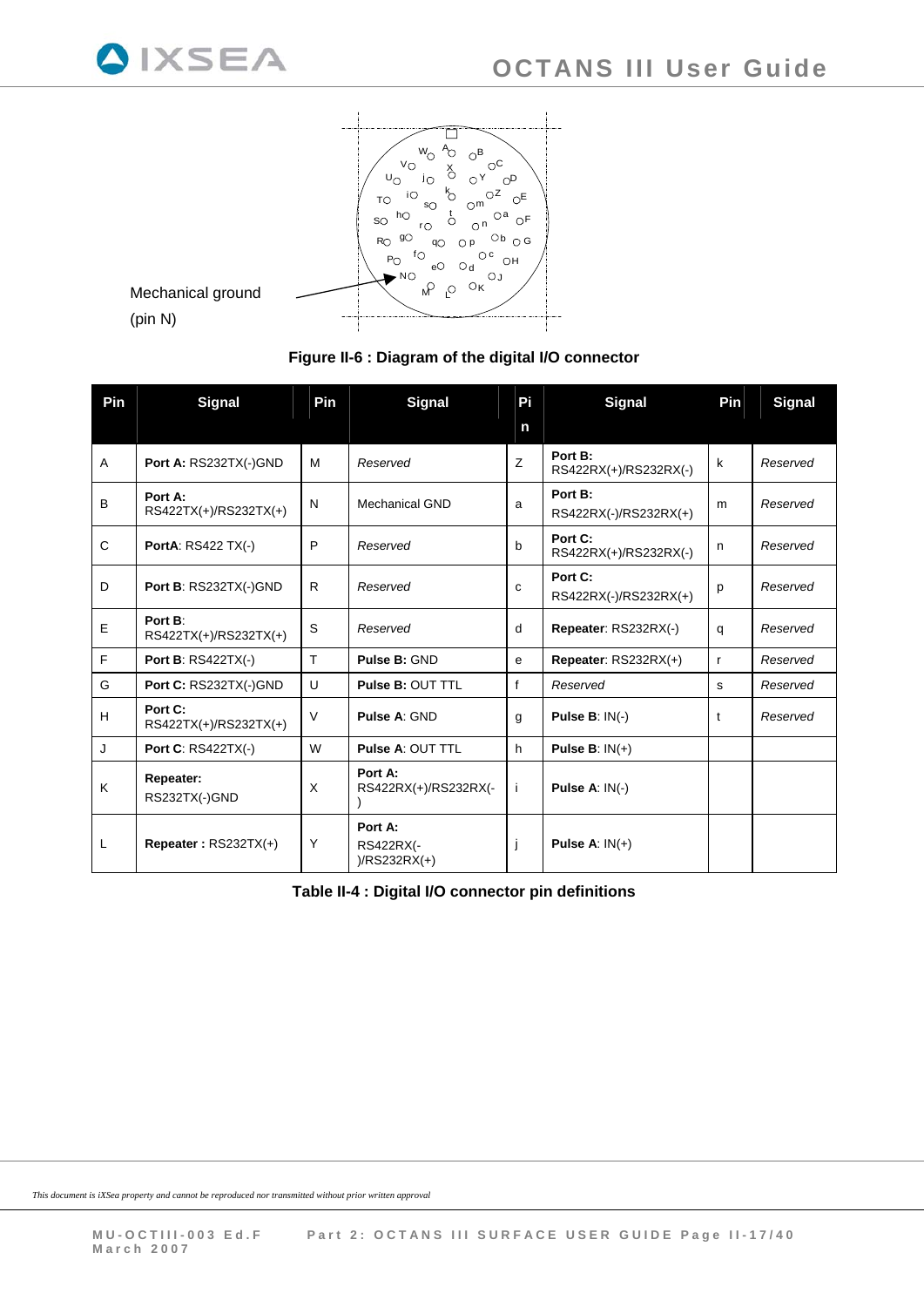### <span id="page-17-1"></span><span id="page-17-0"></span>**II.5.6.2 DEFINITION OF THE 3 INPUTS AND 3 OUTPUTS IN RS232 FORMAT**

Assignment of the connector pins for the 3 digital I/O with RS232 electrical level is reported in [Table II-5](#page-17-2) (RS232 inputs) and [Table II-6](#page-17-3) (RS232 outputs).

<span id="page-17-2"></span>

| <b>RS 232</b> | <b>Ground</b> | Signal + | <b>Shield (optional)</b> |
|---------------|---------------|----------|--------------------------|
| Input A       | pin X         | pin Y    | pin N                    |
| Input B       | pin Z         | pin a    | pin N                    |
| Input C       | pin b         | pin c    | pin N                    |

**Table II-5 : Pin assignment for the three digital inputs in RS232 format** 

| <b>RS 232</b> | Ground | signal + |
|---------------|--------|----------|
| Output A      | pin A  | pin B    |
| Output B      | pin D  | pin E    |
| Output C      | pin G  | pin H    |



<span id="page-17-3"></span>RS232 input signal should provide a voltage higher than 4 V when loaded.

RS232 output signal is  $\pm$  9 V level unloaded.

**Note**: all serial inputs are independent, but it is possible to link RS232TX(-)GND and RS232RX(-) to use a single SUB D9 connector.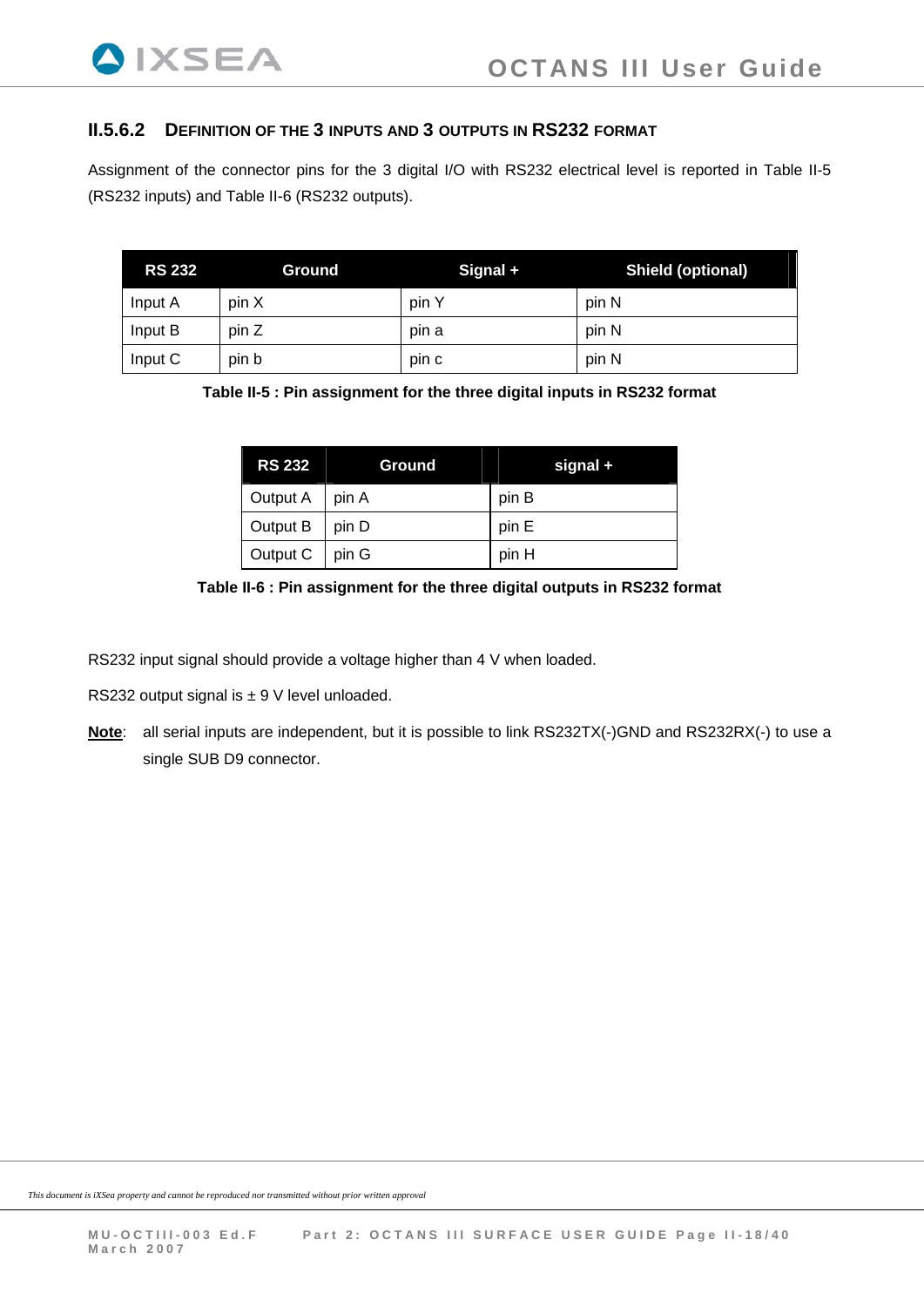# <span id="page-18-0"></span>**II.5.6.3 DEFINITION OF THE 3 INPUTS AND 3 OUTPUTS IN RS422 FORMAT**

Assignment of connector pins for the 3 digital I/Os with RS422 electrical level is reported in [Table II-7](#page-18-2) (for inputs) and [Table II-8](#page-18-3) (for outputs). The ground for the three RS 422 digital inputs/outputs is common to both the inputs and the outputs.

<span id="page-18-2"></span>

| <b>RS 422</b> | Signal - | Signal + | <b>Shield (optional)</b> |
|---------------|----------|----------|--------------------------|
| Input A       | pin Y    | pin X    | pin N                    |
| Input B       | pin a    | pin Z    | pin N                    |
| Input C       | pin c    | pin b    | pin N                    |

**Table II-7 : Pin assignment for the three digital inputs in RS 422 format** 

| <b>RS 422</b> | output /+422 | output /-422 |
|---------------|--------------|--------------|
| Output A      | pin B        | pin C        |
| Output B      | pin E        | pin F        |
| Output C      | pin H        | pin J        |

**Table II-8 : Pin assignment for the three digital outputs in RS 422 format** 

<span id="page-18-3"></span>RS422 input signal should provide at least 4 V differential voltage when loaded.

<span id="page-18-1"></span>RS422 output signal provides 5 V differential voltage unloaded.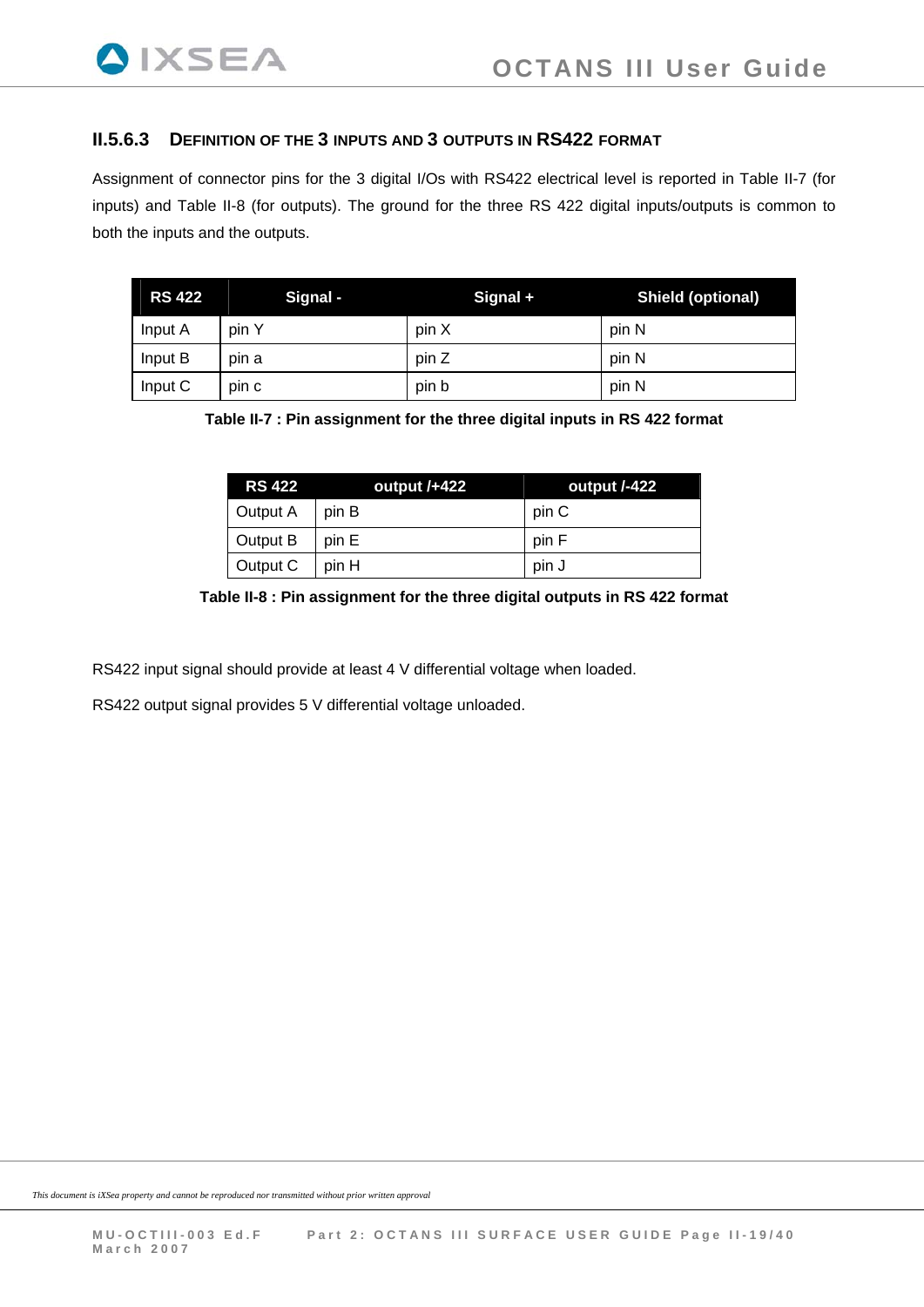<span id="page-19-0"></span>

## **II.5.6.4 DEFINITION OF THE 2 PULSE INPUTS/OUTPUTS**

Assignment of connector pins for the 2 pulse I/Os is reported in [Table II-9](#page-19-2) (pulse inputs) and [Table II-10](#page-19-3) (pulse outputs).

<span id="page-19-2"></span>

| Pulse   | ground | signal | Shield (optional) |
|---------|--------|--------|-------------------|
| Input A | pin i  | pin    | pin N             |
| Input B | pin g  | pin h  | pin N             |

**Table II-9 : Pin assignment for the two pulse inputs** 

| Pulse    | ground | signal |
|----------|--------|--------|
| Output A | pin V  | pin W  |
| Output B | pin T  | pin U  |

**Table II-10 : Pin assignment for the two pulse outputs** 

<span id="page-19-3"></span>Pulse input should be TTL. Refer to Part 4, Library Interface, of the OCTANS User Guide for further detail on the pulse input requirements.

<span id="page-19-1"></span>The pulse outputs deliver 0 - +5 V signal with an output current lower than 1 mA.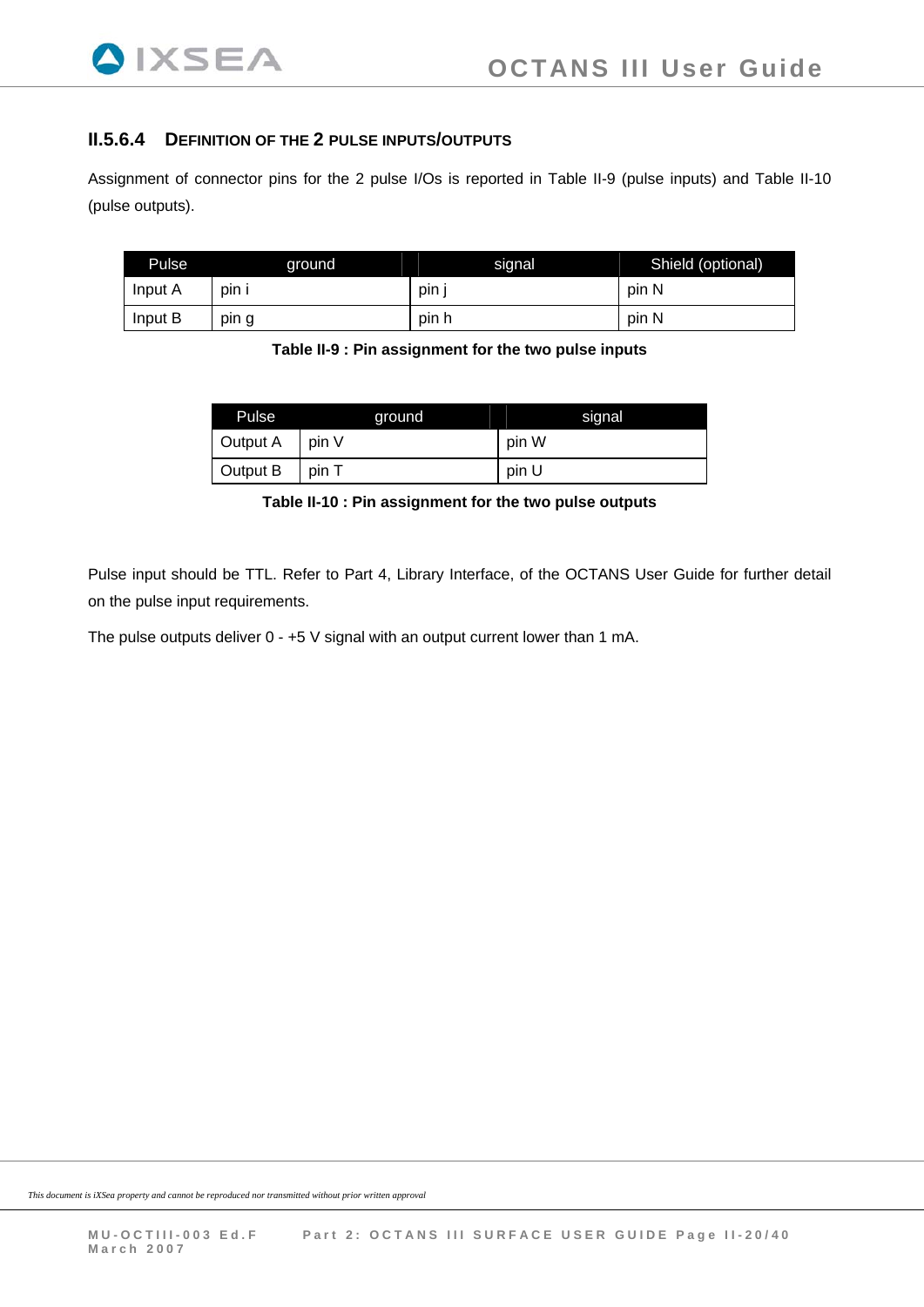## <span id="page-20-2"></span><span id="page-20-0"></span>**II.5.6.5 DEFINITION OF THE CONFIGURATION AND REPEATER I/O SIGNAL**

Assignment of connector pins for the configuration and repeater I/O is reported in [Table II-11.](#page-20-4)

| Repeater &<br>Configuration | around | input | Shield (optional) |
|-----------------------------|--------|-------|-------------------|
| Input                       | pin d  | pin e | pin 1             |
| Output                      | pin K  | pin L |                   |

**Table II-11 : Pin assignment for the configuration through the digital connector** 

<span id="page-20-4"></span>Connection of OCTANS to a PC for installation, configuration and/or display purposes can be made by connecting pins K, L, d, E and f to a SubD9 connector following the wiring given in [Table II-12.](#page-20-5)

| <b>OCTANS Digital I/O connector</b> |                          | <b>PC SUB D9 connector</b> |        |  |
|-------------------------------------|--------------------------|----------------------------|--------|--|
| Pin                                 | Signal                   | Pin<br>Signal              |        |  |
| κ                                   | RS232TX(-)GND            | 5                          | PC GND |  |
|                                     | RS232TX(+)               | PC Rx<br>$\overline{2}$    |        |  |
| d                                   | RS232RX(-)               | 5                          | PC GND |  |
| е                                   | $RS232RX(+)$             | 3                          | PC Tx  |  |
| Ν                                   | <b>Mechanical Ground</b> | PC GND (optional)<br>5     |        |  |

**Table II-12 : Cable between OCTANS Digital I/O connector and PC SubD9** 

#### <span id="page-20-5"></span><span id="page-20-3"></span>**Warning:**

The configuration and repeater I/O available on the Digital connector is internally connected to the configuration and repeater I/O available on the dedicated Installation and Repeater Connector (see section [II.5.4\)](#page-13-1). It is not recommended to use both connections, this could lead to a misfunctionning of the PC to OCTANS communication.

## <span id="page-20-1"></span>**II.5.6.6 RECOMMENDED WIRINGS**

The recommended wirings with Shielded Twisted Pairs for RS232 (Output and Input), RS422 (Output and Input), and Pulse (Output and Input) cables are described hereafter.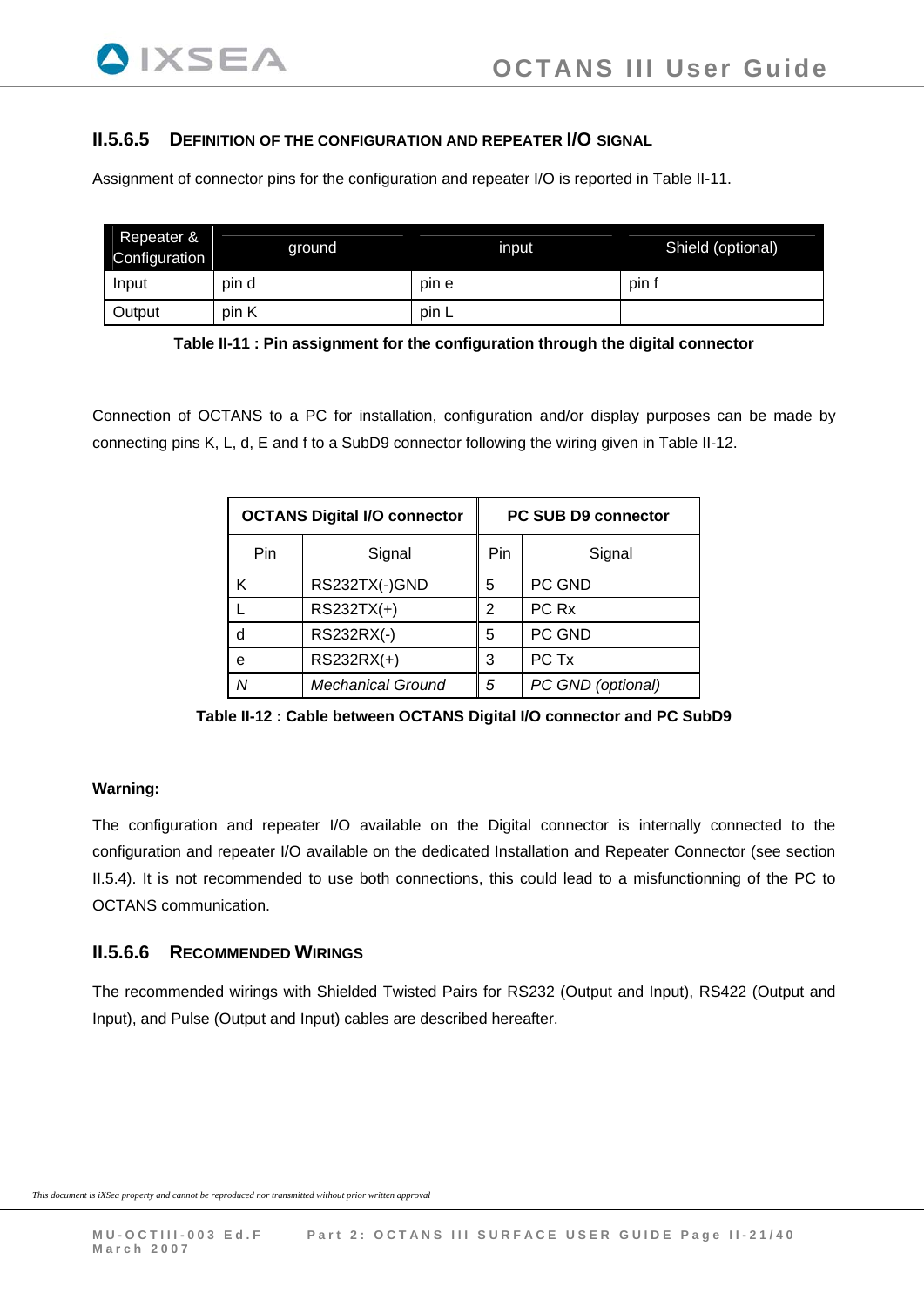





**Figure II-7 - Description of the RS232 Output wiring with a Shielded Twisted Pair (Port A example)** 



All pins marked GND are common electrical ground and can be used indifferently

Mechanical ground connection is recommended through connector backshell or pin N on Digital I/O connector

#### **Figure II-8 - Description of the RS232 Input wiring with a Shielded Twisted Pair (Port A example)**



 $\frac{1}{\sqrt{1-\sqrt{1-\frac{1}{\sqrt{1-\frac{1}{\sqrt{1-\frac{1}{\sqrt{1-\frac{1}{\sqrt{1-\frac{1}{\sqrt{1-\frac{1}{\sqrt{1-\frac{1}{\sqrt{1-\frac{1}{\sqrt{1-\frac{1}{\sqrt{1-\frac{1}{\sqrt{1-\frac{1}{\sqrt{1-\frac{1}{\sqrt{1-\frac{1}{\sqrt{1-\frac{1}{\sqrt{1-\frac{1}{\sqrt{1-\frac{1}{\sqrt{1-\frac{1}{\sqrt{1-\frac{1}{\sqrt{1-\frac{1}{\sqrt{1-\frac{1}{\sqrt{1-\frac{1}{\sqrt{1-\frac{1}{\sqrt{1-\frac{1}{\sqrt{1$ 

Mechanical ground connection is recommended through connector backshell or pin N on Digital I/O connector

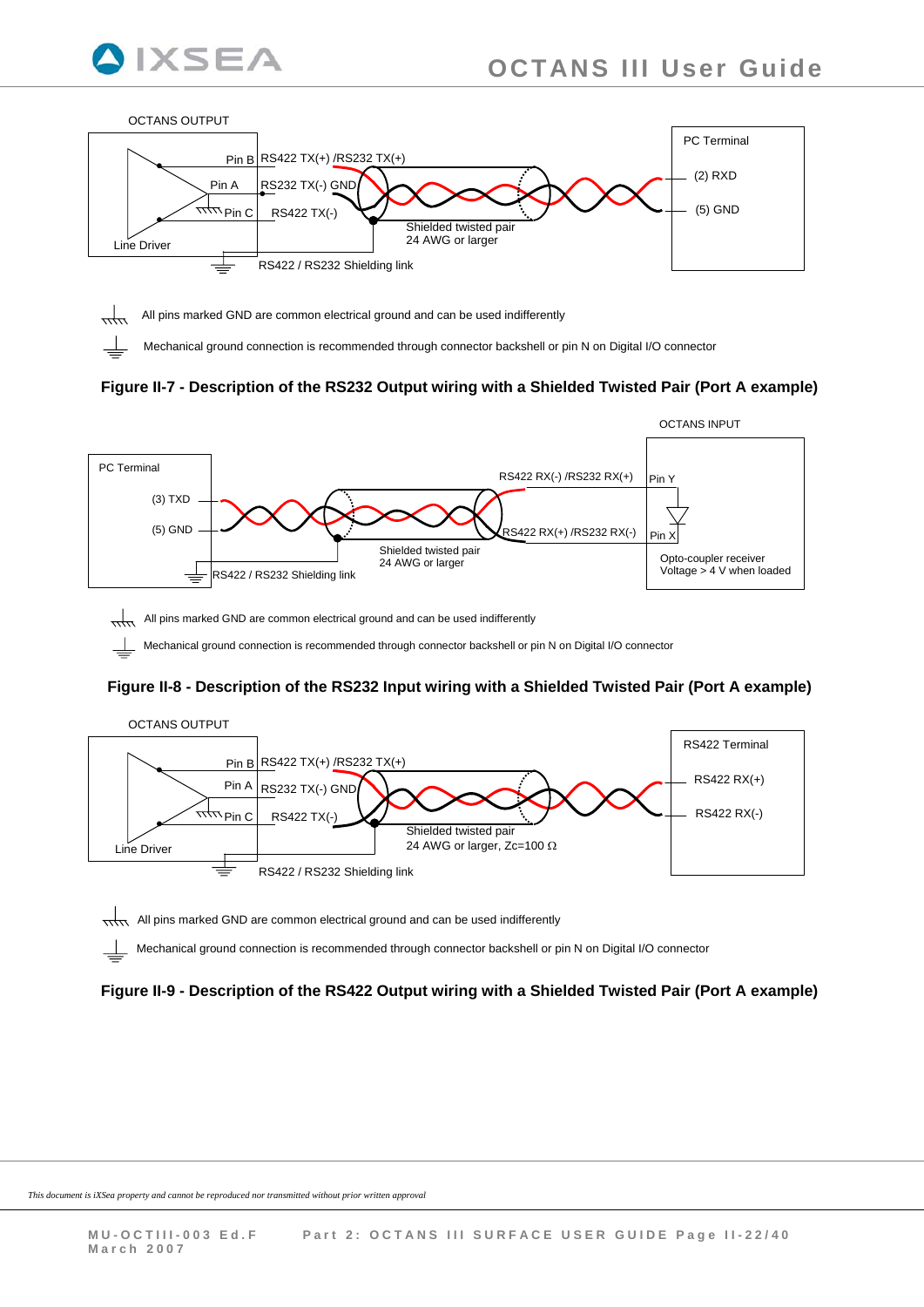



 $\overline{x}\overline{x}$  All pins marked GND are common electrical ground and can be used indifferently

Mechanical ground connection is recommended through connector backshell or pin N on Digital I/O connector





 $\overline{\text{c}}$ , All pins marked GND are common electrical ground and can be used indifferently

Mechanical ground connection is recommended through connector backshell or pin N on Digital I/O connector

#### **Figure II-11 - Description of the Pulse Output wiring with a Shielded Twisted Pair**



 $\frac{1}{\sqrt{1-\sqrt{1-\frac{1}{\sqrt{1-\frac{1}{\sqrt{1-\frac{1}{\sqrt{1-\frac{1}{\sqrt{1-\frac{1}{\sqrt{1-\frac{1}{\sqrt{1-\frac{1}{\sqrt{1-\frac{1}{\sqrt{1-\frac{1}{\sqrt{1-\frac{1}{\sqrt{1-\frac{1}{\sqrt{1-\frac{1}{\sqrt{1-\frac{1}{\sqrt{1-\frac{1}{\sqrt{1-\frac{1}{\sqrt{1-\frac{1}{\sqrt{1-\frac{1}{\sqrt{1-\frac{1}{\sqrt{1-\frac{1}{\sqrt{1-\frac{1}{\sqrt{1-\frac{1}{\sqrt{1-\frac{1}{\sqrt{1-\frac{1}{\sqrt{1$ Mechanical ground connection is recommended through connector backshell or pin N on Digital I/O connector

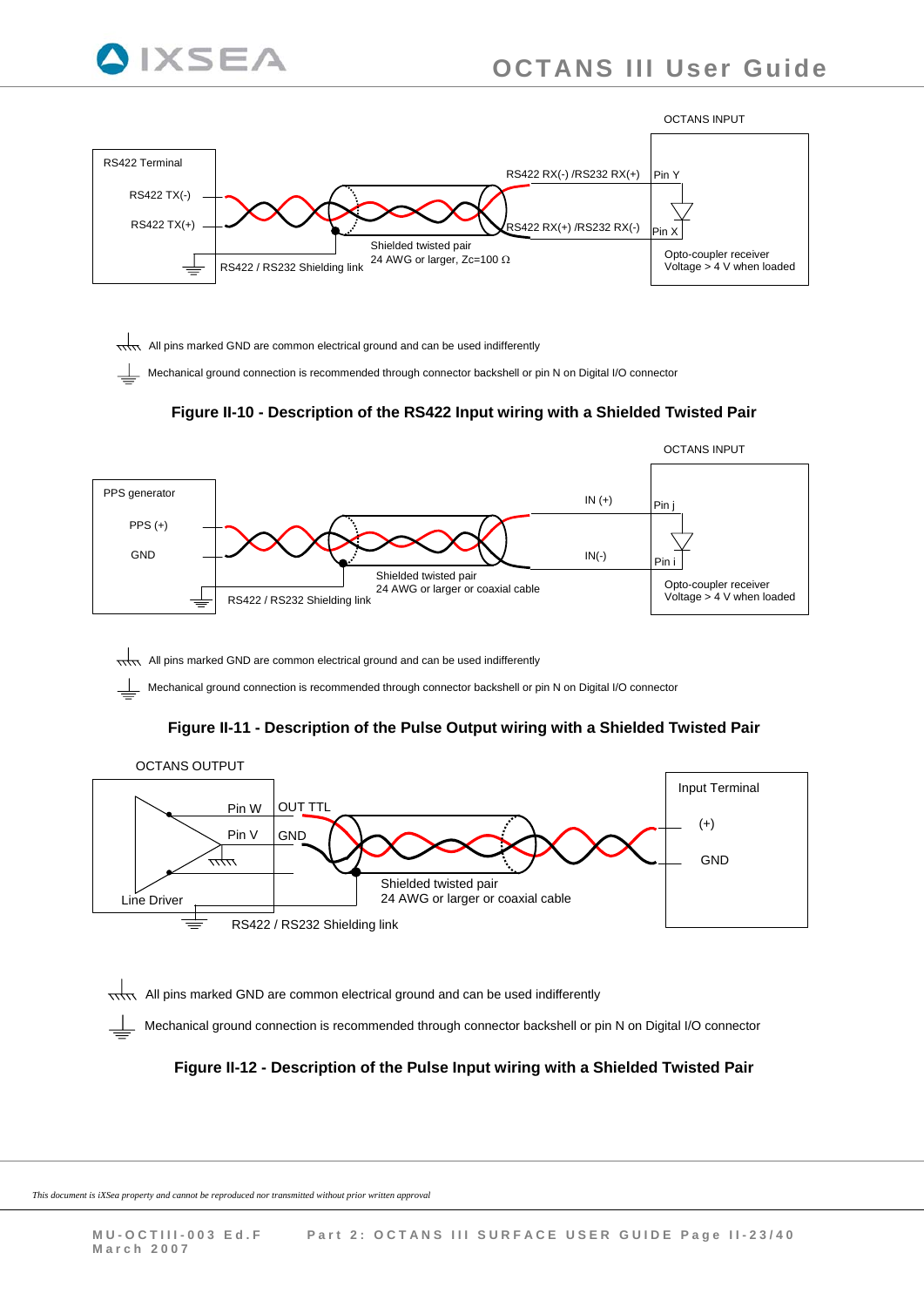# <span id="page-23-0"></span>**II.6 CONVENTIONS AND DEFINITIONS FOR OCTANS DATA**

This section gives the conventions which are used for OCTANS data output. Some interface protocols may use different conventions or definitions. When this is the case, it is duly specified in the interface protocol description (refer to Part 4 of the OCTANS User Guide).

# **II.6.1 DEFINITION OF HEADING, ROLL AND PITCH**

## **II.6.1.1 FOREWORD**

Heading and attitude are default measured by OCTANS with respect to the OCTANS reference frame (X<sub>1</sub>, X2, X3) defined on **Erreur ! Source du renvoi introuvable.**.

As OCTANS can be located with any angular orientation with respect to the vessel, angular misalignment between OCTANS and vessel can be accounted for to output information relative to the vessel reference frame. For the sake of clarity, in this section, null angular misalignment between OCTANS and vessel is considered, so that the OCTANS reference frame (see **Erreur ! Source du renvoi introuvable.**) and the vessel reference frame (see [Figure II-17\)](#page-29-1) are superimposed. If non zero angular misalignment is set, the OCTANS reference frame should be replaced by the vessel reference frame in the following definitions for heading, roll and pitch. The definition of angular misalignment between OCTANS and vessel and the impact on OCTANS data output are further detailed in section [II.7.1.2](#page-29-2).

Roll, pitch and heading are the three Euler angles which transform the local geographic frame into the OCTANS reference frame. The local geographic frame is defined with the three axes (see [Figure II-13\)](#page-23-1):

- $X_N$ , which lies in the horizontal plane, pointing towards geographical North,
- $X_w$ , which lies in the horizontal plane, pointing towards West,
- $X_{\text{un}}$ , parallel to the local vertical, pointing up.



<span id="page-23-1"></span>**Figure II-13 : Definition of the local geographic frame**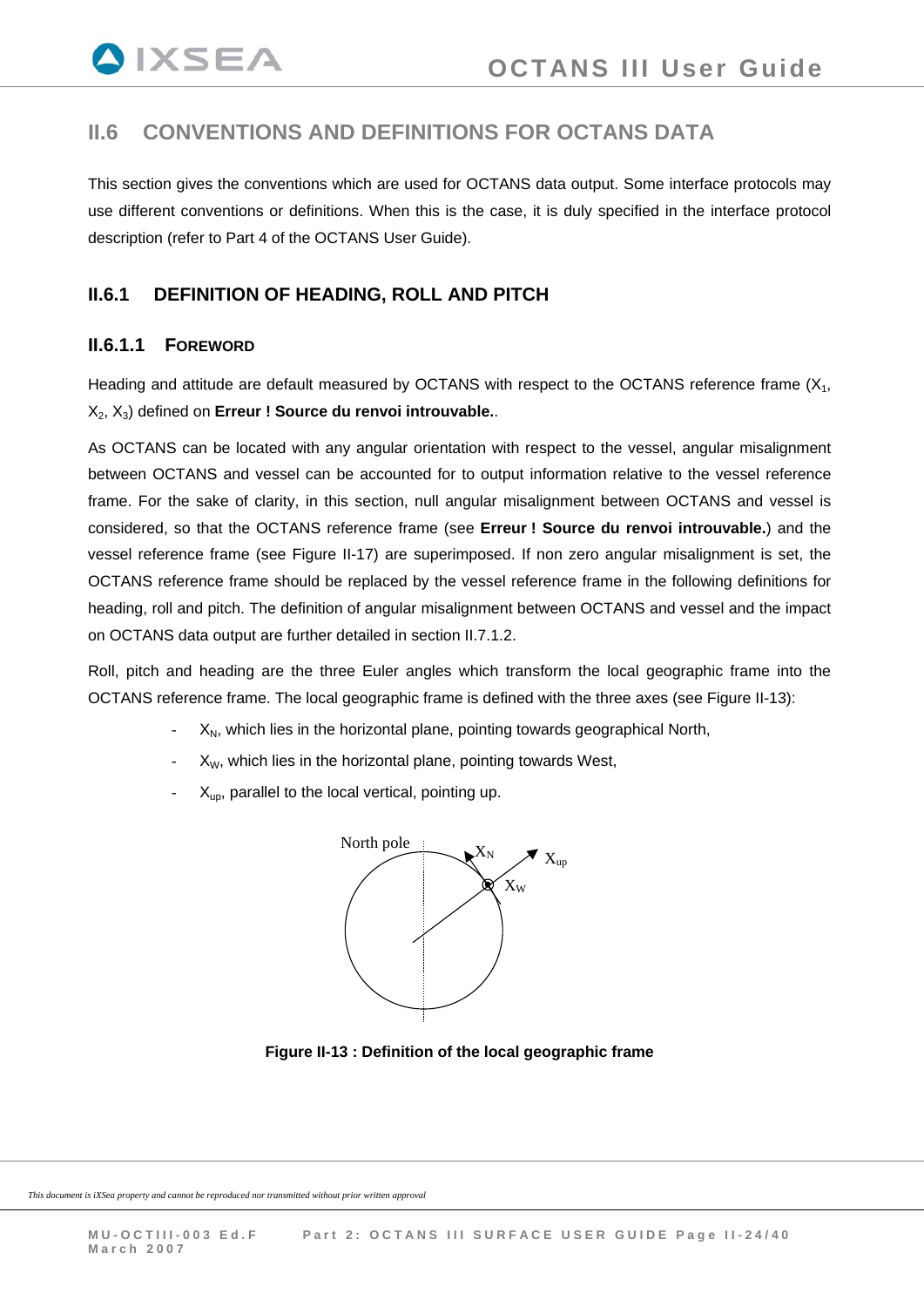### <span id="page-24-0"></span>**II.6.1.2 DEFINITION OF TRUE HEADING**

**IXSEA** 

The true heading is the angle between the vertical plane oriented in the North direction and the vertical plane passing through OCTANS axis X1. Heading is counted positive from North, varying from 0 to 360 degrees. The orientation of this angle is given in [Figure II-14,](#page-24-1) in case of null pitch and roll.



**Figure II-14 : Definition of true heading** 

## <span id="page-24-1"></span>**II.6.1.3 DEFINITION OF ROLL**

Roll is defined as the angle of rotation performed around OCTANS axis X1 so that OCTANS axis X2 lies in the local horizontal plane. For small pitch values, the roll is the angle between the horizontal plane and the axis X2 of OCTANS. This angle is default defined positive in the direction of axis 1, i.e. when the boat's port side is up, varying from –180 to +180 degrees. [Figure II-15](#page-24-2) is an illustration of the roll angle with null pitch.



<span id="page-24-2"></span>**Figure II-15 : Definition of roll**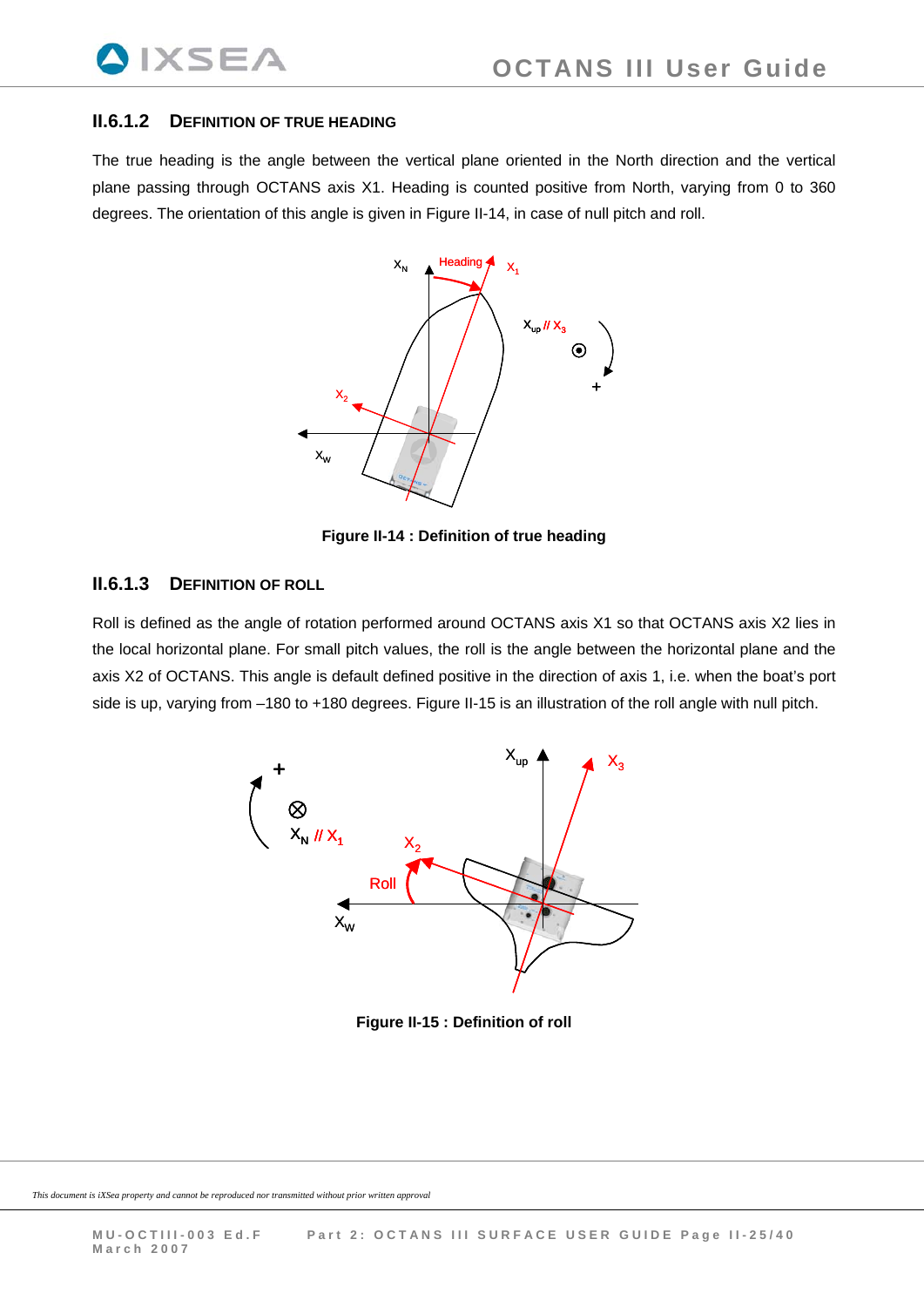# <span id="page-25-0"></span>**II.6.1.4 DEFINITION OF PITCH**

The pitch is the angle between the axis X1 of OCTANS and its projection in the local horizontal plane. This angle is default defined positive in the direction of axis X2, i.e. when the boat's bow is down, varying from -90 to +90 degrees. [Figure II-16](#page-25-1) is an illustration of pitch angle in case of null roll.

<span id="page-25-1"></span>

**Figure II-16 : Definition of pitch**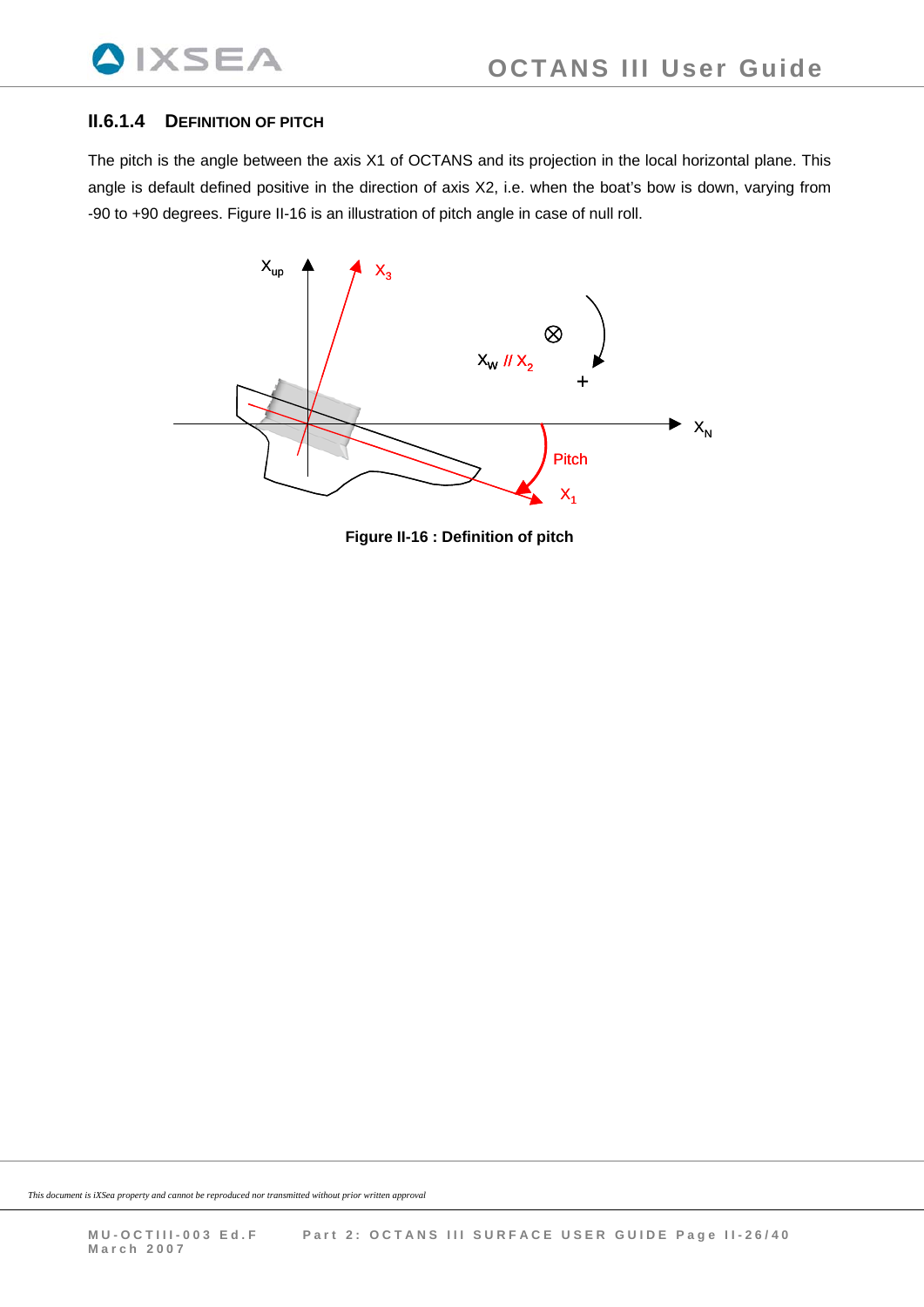# <span id="page-26-0"></span>**II.6.2 COMPUTATION OF HEAVE, SURGE, AND SWAY**

#### **II.6.2.1 DEFINITION OF HEAVE, SURGE, AND SWAY**

The heave, or vertical motion of the vessel, is determined by the double integration of the vertical acceleration. As the vertical acceleration is measured with a small bias due to the physical limitations of the sensors, this double integration, which represents vertical position, can diverge to infinity very quickly with time. The best solution, used in every motion sensor, is to use a high-pass filter, which nulls out the bias component effect. By definition, the vertical amplitude of a movement which is filtered to cut-off the frequency around zero, is called "Heave". Respectively, the two horizontal positions filtered to cut-off the frequency around zero, are called the *surge* and the *sway.* 

Since the heave (surge and sway) output is high-pass filtered, the output will always return to zero when OCTANS is static.

#### <span id="page-26-1"></span>**II.6.2.2 CONVENTIONS FOR HEAVE, SURGE AND SWAY MEASUREMENTS**

The conventions for heave surge and sway measurements are:

- The heave is default defined positive up along the local vertical axis  $X_{\text{up}}$  (see [Figure II-13\)](#page-23-1)
- Surge and sway are measured in the local horizontal plane (perpendicular to the local vertical  $X_{\text{up}}$ ). Surge measures the projection of forward motion (in the direction of vessel reference axis XV1) in the local horizontal plane. Sway measures the projection of leftwards motion (in the direction of vessel reference axis XV2) in the local horizontal plane. Refer to [Figure II-17](#page-29-1) for the definition of vessel reference frame (XV1, XV2, XV3).

#### **II.6.2.3 DESCRIPTION OF THE HEAVE FILTER**

The heave filter has been fully redesigned in OCTANS III, and is now automatically configured in terms of time constant: there is no need for the user to input any parameter.

Heave filter is initialized each time OCTANS is re-started. The duration of the heave initialization phase is roughly 5 minutes, and follows the 5-minute OCTANS alignment phase. Hence, heave, surge and sway deliver accurate value after a total initialization phase shorter than 10 minutes (see section [II.7.4](#page-38-1) for detail).

Once the heave filter has been automatically initialized, it will respond to variations of OCTANS positions in the three directions (heave, surge and sway) defined in section [II.6.2.2.](#page-26-1)

#### *II.6.2.3.1 Standard SAFE heave filter*

As a default setting, OCTANS uses the standard SAFE heave filter to compute the heave, surge and sway outputs. The SAFE heave filter covers most sea conditions, and provides an accurate motion measurement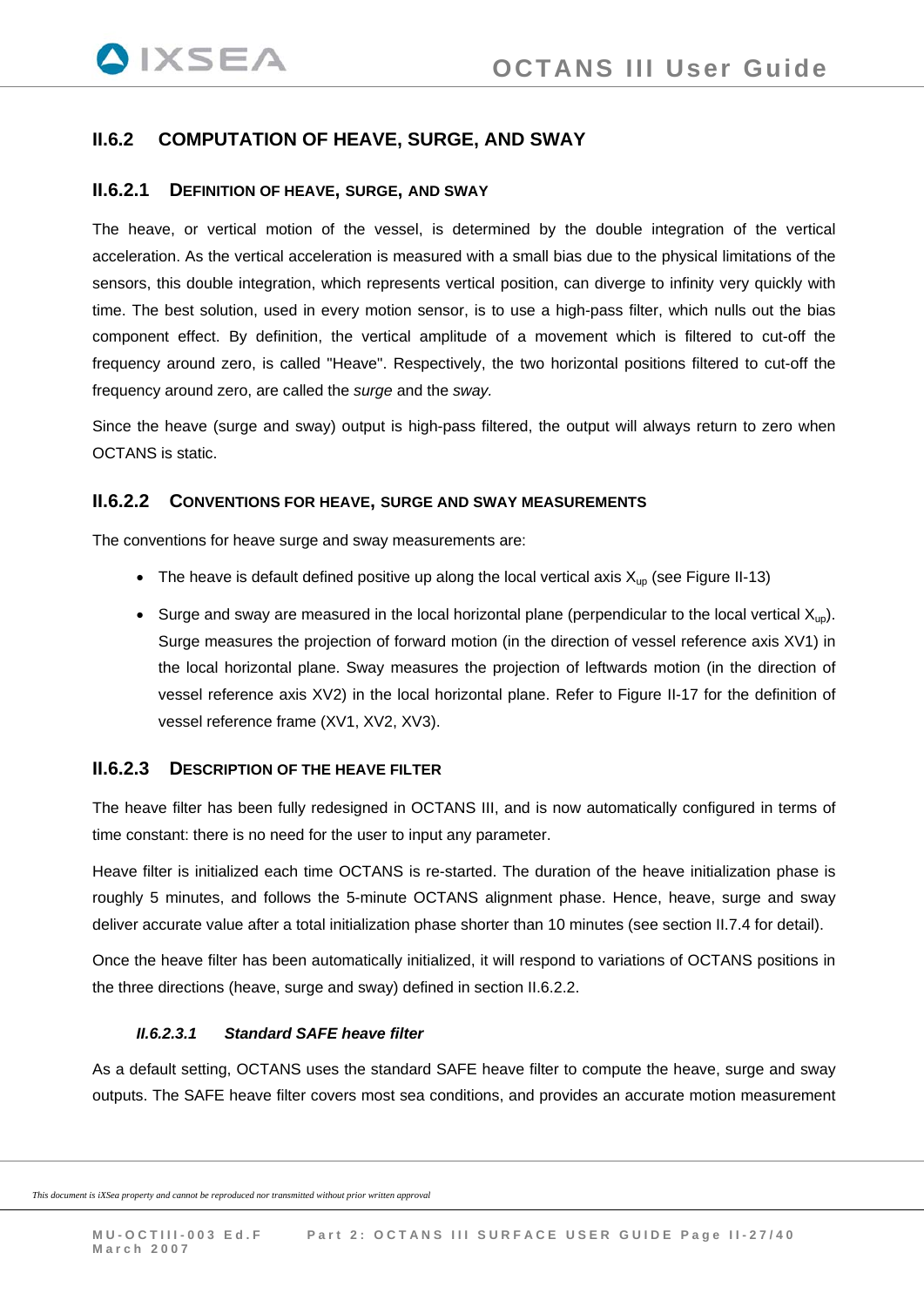for swell periods up to 40 s. After experiencing a step change in vertical position, OCTANS heave output will gradually return to zero within 1 to 2 minutes.

OCTANS III SAFE heave filter has been sea-proven. A copy of the test report may be sent to you on demand, please contact iXSea Customer Support [\(support@ixsea.com\)](mailto:support@ixsea.com).

The SAFE heave filter is the default filter used by OCTANS. The value of heave displayed in the OCTANS Repeater main window (see Part 3 of the OCTANS III User Guide) is the value computed by the standard SAFE heave filter. It is recommended to use the SAFE heave filter as a standard for motion sensing, unless very specific sea conditions, such as described below, are encountered.

### *II.6.2.3.2 Specific heave filter for swells with short and long oscillations*

As stated above, the self adaptive SAFE heave filter has been sea-proven to deliver accurate heave measurement under most sea conditions. However, the SAFE heave filter finds its limit in some very specific sea conditions. An additional heave filter, running in parallel with the standard SAFE heave filter, has been implemented, starting from OCTANS firmware version 10.46.22.32, to deliver accurate heave measurement in the following sea conditions:

high amplitude swell (> 50 cm), with both short and long (> 10 s) period oscillations

This specific heave output should be used only when such specific conditions are encountered, with vessel speed not higher than 5 knots.

# **II.6.3 LINEAR SPEEDS**

<span id="page-27-0"></span>**AIXSEA** 

Linear speeds are measured as surge, sway and heave speeds in meter per second. The reference axes are identical to the reference axes for surge, sway and heave output.

# **II.6.4 ACCELERATIONS AND ROTATION RATES**

Accelerations are output along the 3 vessel reference axes XV1, XV2 and XV3 (see [Figure II-17\)](#page-29-1) in units of  $m/s<sup>2</sup>$ . They are compensated from the earth gravity (accelerations are null when system is static) and are counted positive in the direction of the axes. To comply with export regulations, the resolution on acceleration output is restricted to  $10^{-2}$  m/s<sup>2</sup>.

Rotation rates measure the speed of roll, pitch and heading. They are default defined positive for direct (i.e. counterclockwise) rotation in the frame (XV1, XV2, XV3). **The heading speed is thus defined as the opposite of the heading derivative**. Units are degrees per second. To comply with export regulations, the resolution on rotation rate output is restricted to  $10^{-2}$  deg./s.

**Note**: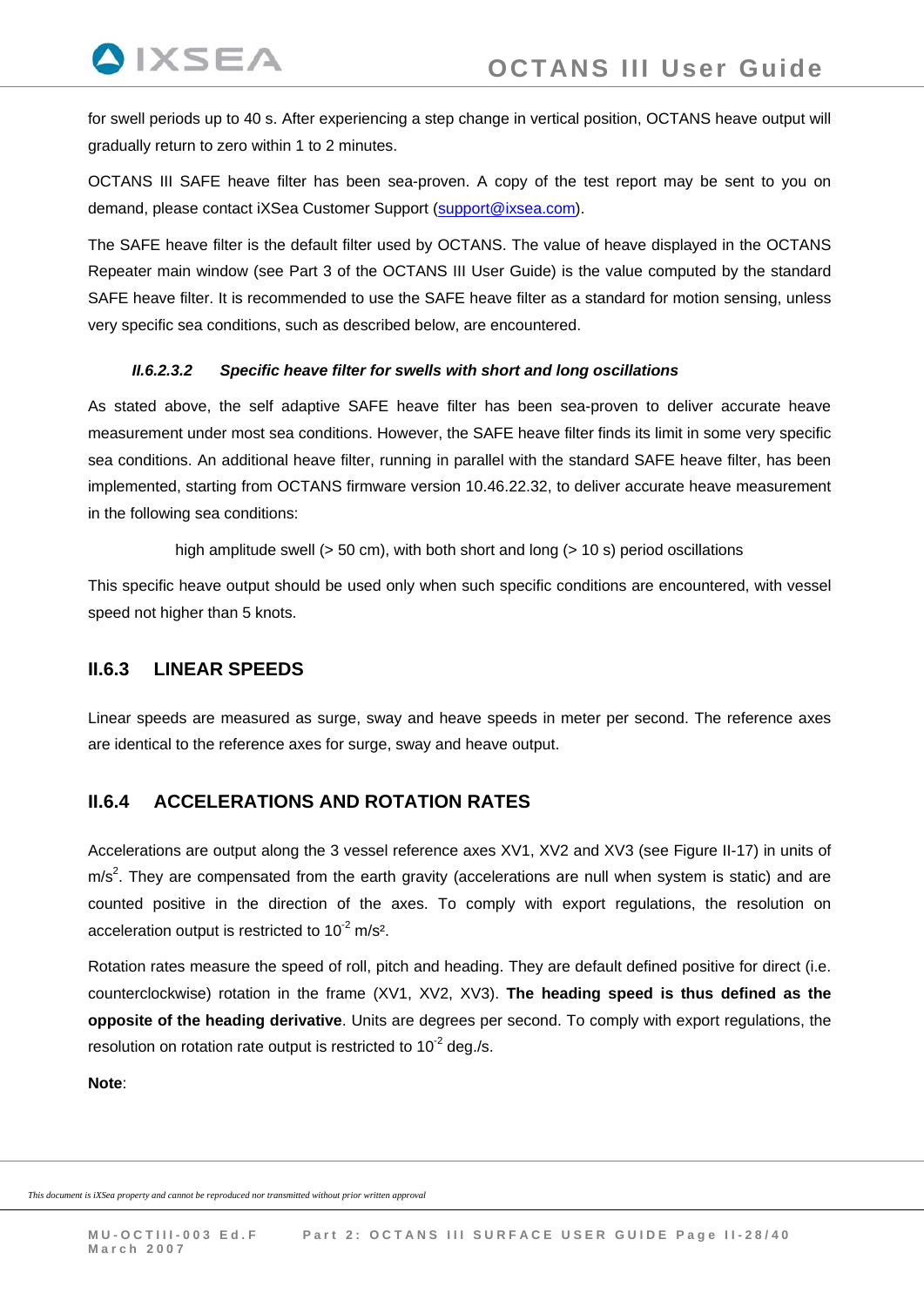

When no angular biases are set, the vessel reference frame (XV1, XV2, XV3) is superimposed with the OCTANS reference frame (X1, X2, X3) – see **Erreur ! Source du renvoi introuvable.**. In such case, accelerations and rotation rates are output with respect to OCTANS reference frame (X1, X2, X3). Refer to section [II.7.1.2](#page-29-2) for detail on OCTANS to vessel angular misalignment.

#### **Warning:**

The reference axes for acceleration and rotation rates have been modified starting from OCTANS firmware version 10.46.22.32. In previous firmware versions, the misalignment between OCTANS and vessel was not accounted for, and accelerations and rotations rates were output in the OCTANS reference frame, whatever the misalignment with the vessel.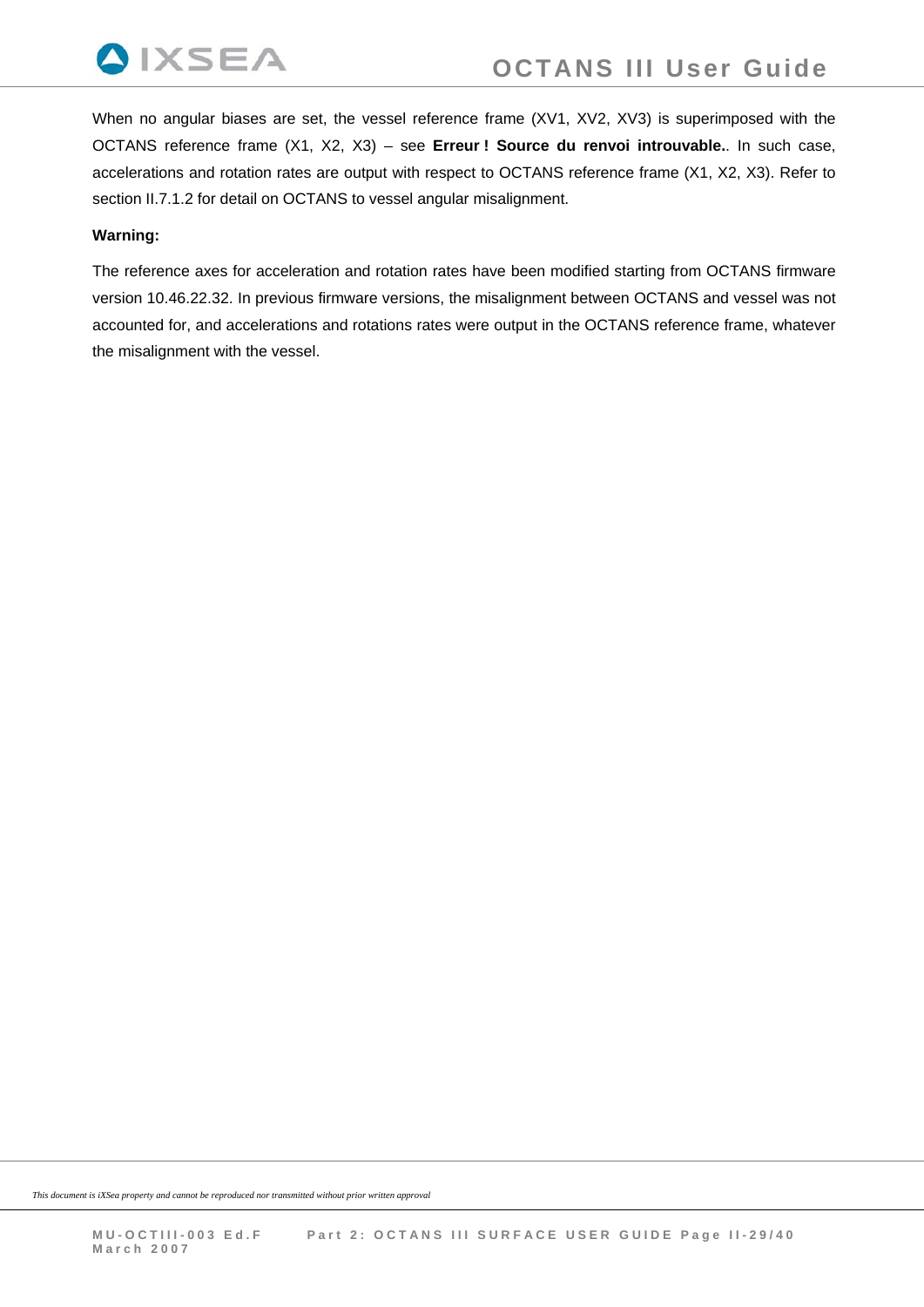# <span id="page-29-0"></span>**II.7 OPERATIONAL CONSIDERATIONS**

# **II.7.1 ONBOARD OCTANS INSTALLATION**

### **II.7.1.1 MINIMUM SAFE DISTANCE**

**OCTANS unit does not disrupt the electronic environment in terms of IEC 60945: 2002 (section 4.5.3 Interference-Compass Safe Distance) Standards. There is no specification for the minimum safe distance at which OCTANS may be mounted from a standard or a steering magnetic compass.** 

### <span id="page-29-2"></span>**II.7.1.2 ANGULAR MISALIGNMENT COMPENSATION**

OCTANS can be installed with any orientation with respect to the vessel and then, the OCTANS reference frame may be different from the vessel reference frame. In such case, heading and attitude outputs, as well as accelerations and rotation rates, can be compensated for angular misalignments of OCTANS relative to the vessel reference frame so that OCTANS provides outputs relative to the vessel.

This is done by setting misalignment bias for the three OCTANS reference axes X1, X2 and X3 with respect to the user-defined vessel reference frame.

The OCTANS reference frame is depicted in **Erreur ! Source du renvoi introuvable.**. The vessel reference frame is illustrated in [Figure II-17](#page-29-1):

- $XV_1$  is the vessel heading reference, lying in the vessel horizontal plane, from stern to bow
- $XV_3$  is the vessel vertical axis, perpendicular to the vessel horizontal plane, pointing upwards
- $XV<sub>2</sub>$  lies in the vessel horizontal plane, perpendicular to  $XV<sub>1</sub>$ , pointing portwards.



<span id="page-29-1"></span>**Figure II-17 : Vessel reference frame**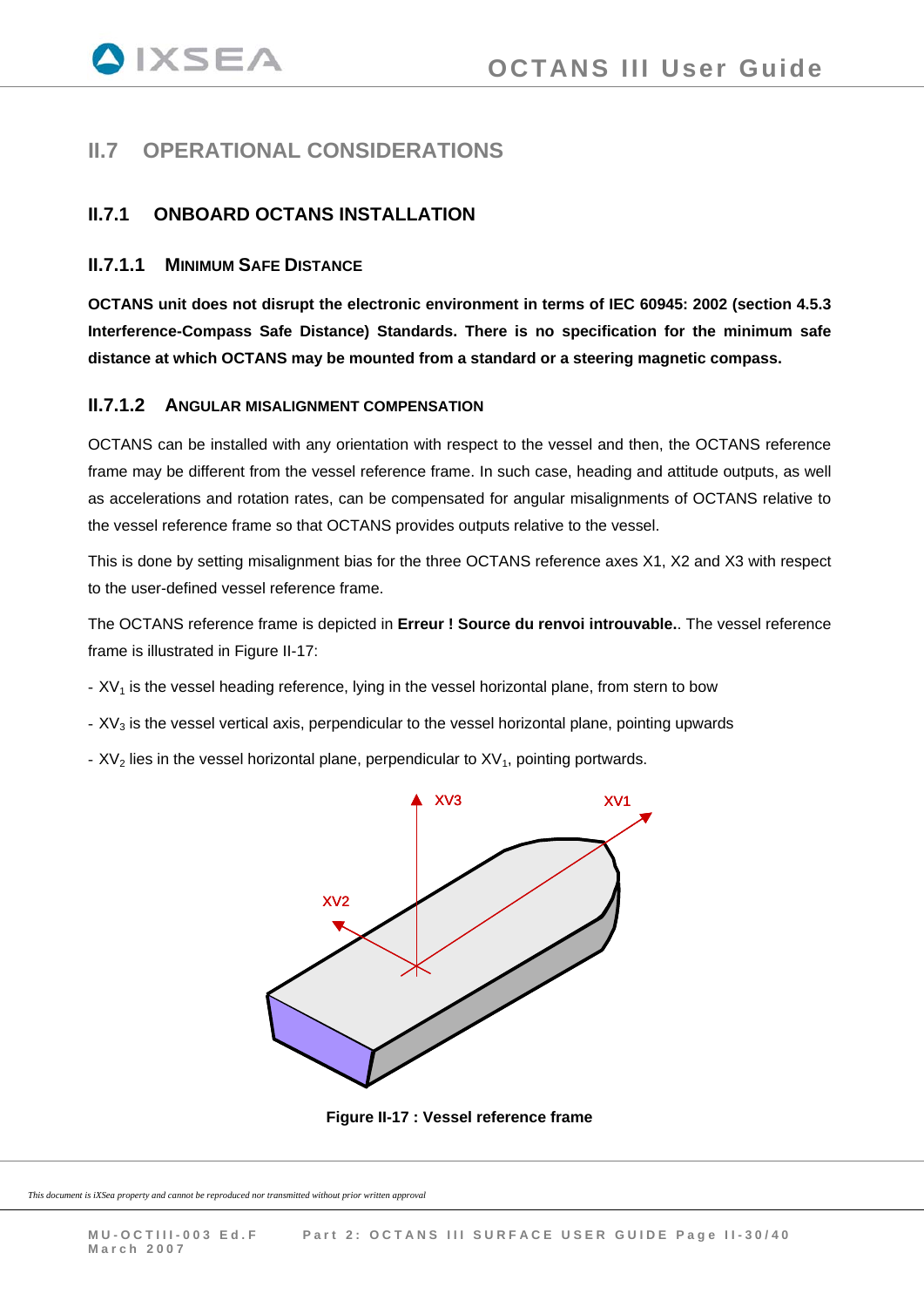

The angular misalignment is defined by the three Euler angles misRoll, misPitch and misHeading (see Figure II-18) which transform the OCTANS reference frame into the vessel reference frame.



**Figure II-18 : General definition of OCTANS (reference frame X1, X2, X3) to vessel (ref erence frame XV1, XV2, XV3) angular misalignment.** 

The definition of angular misalignment is given in the following sections, for pure roll (respectively pitch and heading) misalignment. These definitions are still valid when the misalignment between OCTANS and vessel frames is a combination of misalignments on the three angles, as soon as the angles remain small (order of magnitude is 1 degree).

Configuring angular misalignment bias into OCTANS is performed through the Installation and Repeater software (refer to Part 3 of the OCTANS User Guide).

Once angular misalignments have been set, OCTANS outputs data with respect to the vessel reference frame  $(XV_1, XV_2, XV_3)$ . This is true for the heading and attitude output, as depicted in the following figures. Starting from firmware version 10.46.22.32 and higher, this is also true for the acceleration and rotation rate outputs, which are measured relative to the user-defined vessel reference frame XV1, XV2, XV3.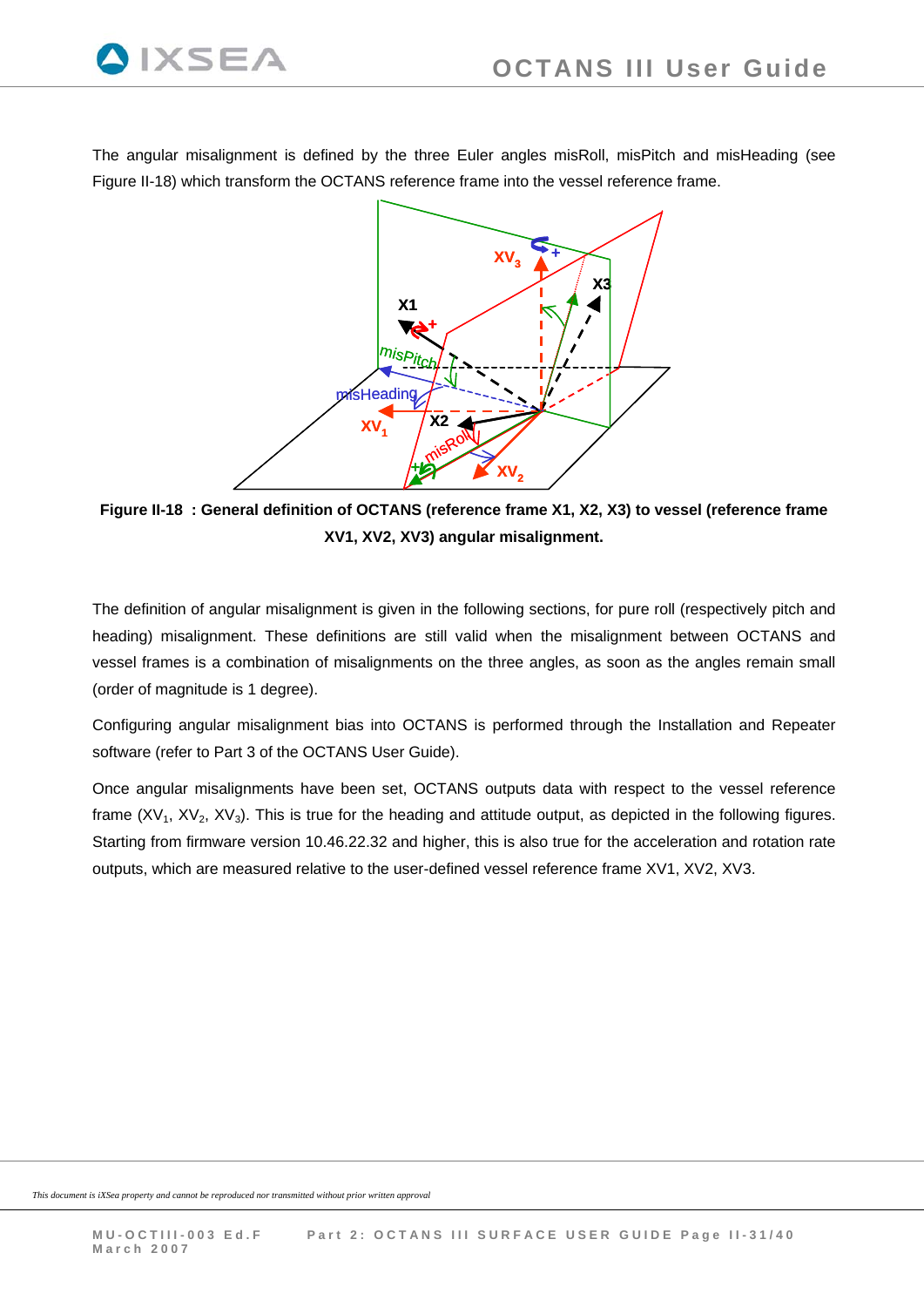<span id="page-31-0"></span>

### *II.7.1.2.1 Roll misalignment bias*

The roll misalignment bias is the angle of the rotation around OCTANS axis X1 which brings OCTANS axis X2 into the vessel horizontal plane (XV1, XV2). On [Figure II-19,](#page-31-1) the roll misalignment bias is negative.



**Figure II-19 : Roll misalignment bias (in case of null pitch and heading)** 

#### *II.7.1.2.2 Pitch misalignment bias*

<span id="page-31-1"></span>Pitch misalignment bias is the angle between OCTANS axis X1 and its projection in the vessel horizontal plane (XV1, XV2). On [Figure II-20,](#page-31-2) the pitch misalignment bias is negative.



<span id="page-31-2"></span>**Figure II-20 : Pitch misalignment bias in case of null roll and heading.**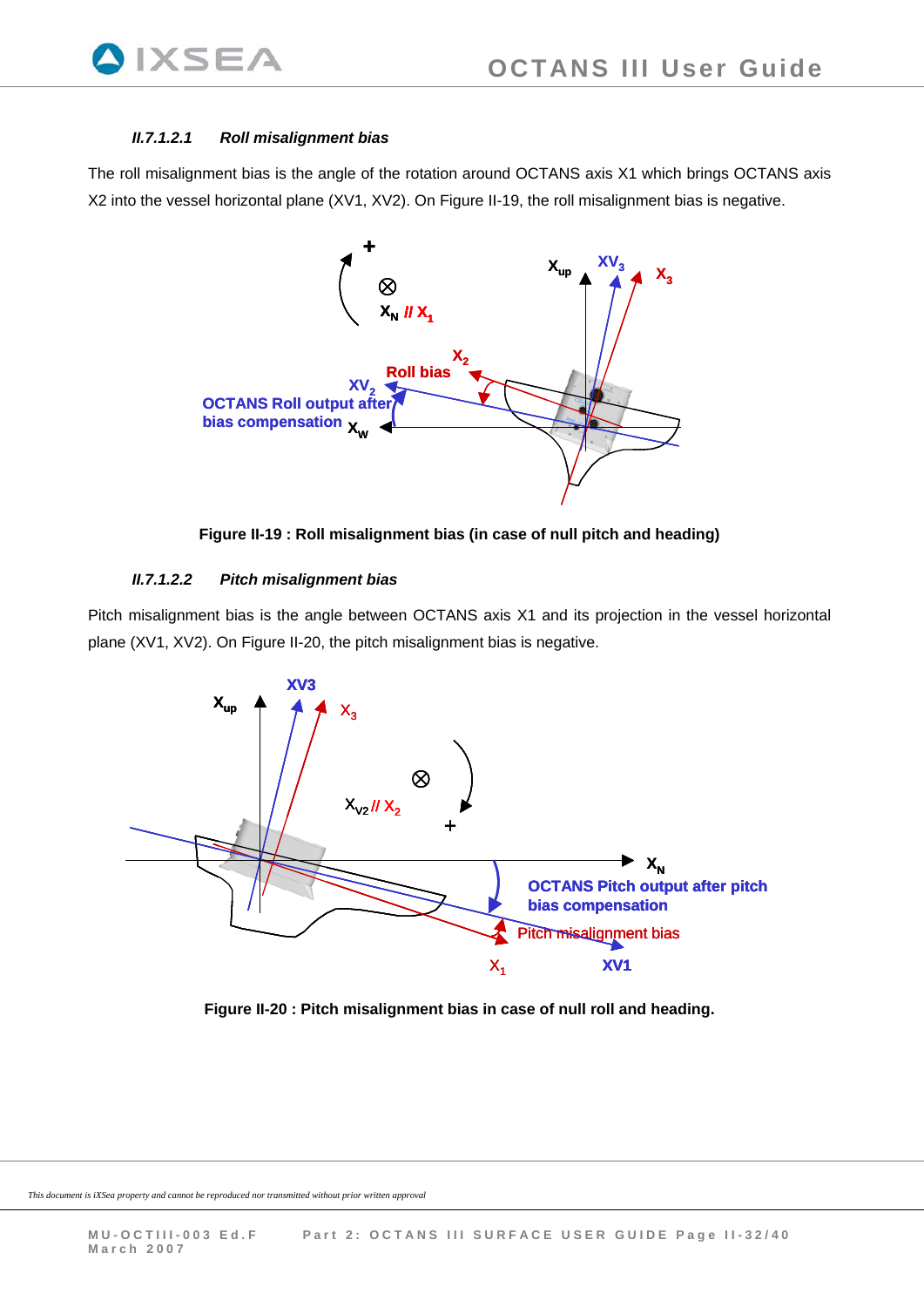#### <span id="page-32-0"></span>*II.7.1.2.3 Heading misalignment bias*

The heading misalignment bias is the angle between the projection of OCTANS axis X1 into the vessel horizontal plane (XV1, XV2) and the vessel axis XV1. On [Figure II-21,](#page-32-1) the heading misalignment bias is positive.



<span id="page-32-1"></span>**Figure II-21 : Heading bias misalignment in case of null roll and pitch**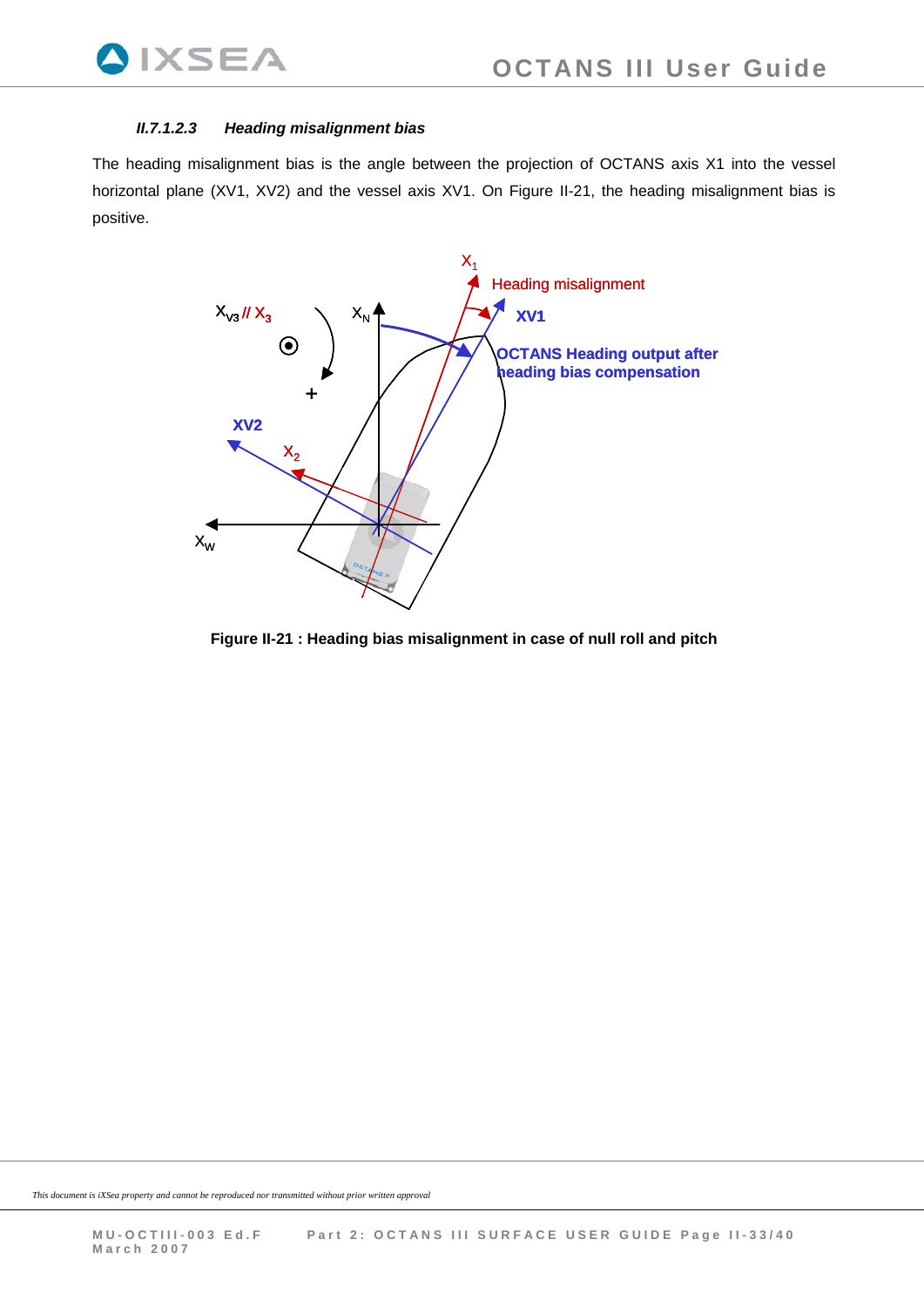## <span id="page-33-0"></span>**II.7.1.3 MONITORING EXTERNAL POINTS**

All measurements are referenced to the convergence centre of the sensor axes P. This reference point is shown in [Figure II-3.](#page-10-1) All installation offsets shall be considered respective to this point.

#### *II.7.1.3.1 Principle*

OCTANS is able to calculate the motion of several external monitoring points. Effective from firmware 4.1, one primary and three "secondary" monitoring points can be user-configured. For each of those external monitoring points, data can be output with different settings including serial or analogue I/O. In particular, at each location, a different protocol can be set. This allows, for instance, to drive a multibeam on one side of a vessel, to drive a single beam echo sounder at another location, to send analogue heave info to a subbottom profiler (see [Figure II-22](#page-33-1) for an illustration).



**Figure II-22 : Monitoring different points with OCTANS III** 

#### *II.7.1.3.2 Definition of Lever Arms*

<span id="page-33-1"></span>External monitoring points are defined by their "Lever Arm" to OCTANS centre of measurement P. This lever arm is the triplet of cartesian coordinates (LV1, LV2, LV3) defining the position of external monitoring point M with respect to OCTANS centre of measurements P in the user-defined vessel reference frame (XV1, XV2, XV3) – see [Figure II-23](#page-34-1).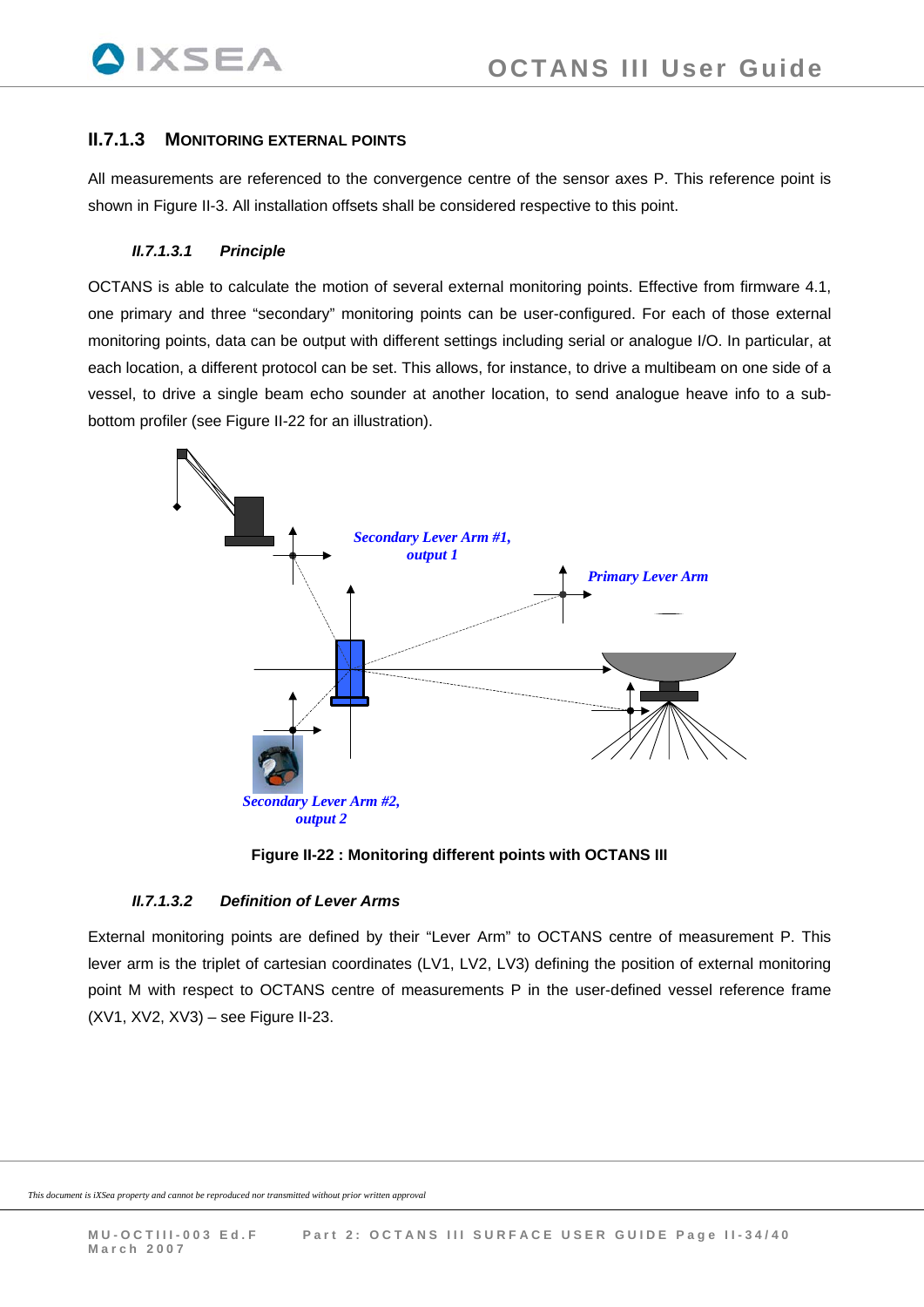<span id="page-34-0"></span>



**Figure II-23 : Definition of lever arm** 

#### <span id="page-34-1"></span>**Warning:**

The reference axes for Lever Arm coordinates have been modified starting from OCTANS III firmware version 10.46.22.32. In previous firmware versions, the Lever Arm coordinates for external monitoring point were defined in OCTANS reference frame (X1, X2, X3) without taking into account the misalignment between OCTANS and vessel. In firmware versions higher than 10.46.22.32, the definition of Lever Arm coordinates has been modified to be better user-oriented: the reference frame is the vessel reference frame (XV1, XV2, XV3), centered at OCTANS centre of measurement.

#### *II.7.1.3.3 Effect of a lever arm on the computation of heave*

OCTANS can be located anywhere from the monitoring point. The heave measured at the monitoring point can be very different from the one measured at OCTANS centre of measurement, due to the lever arm. [Figure II-24](#page-35-1) illustrates a setting where OCTANS monitors an external point located ahead along the XV1 axis. The heave of OCTANS is null, however the heave at the monitoring point is not null when pitch angles are experienced.

To avoid this effect, it is recommended to locate OCTANS as close as possible to the monitoring point. Otherwise, it is possible to compensate for the effects of lever arms by computation. Lever arms can be configured into OCTANS for up to four external monitoring points (refer to Part 3 of the OCTANS User Guide).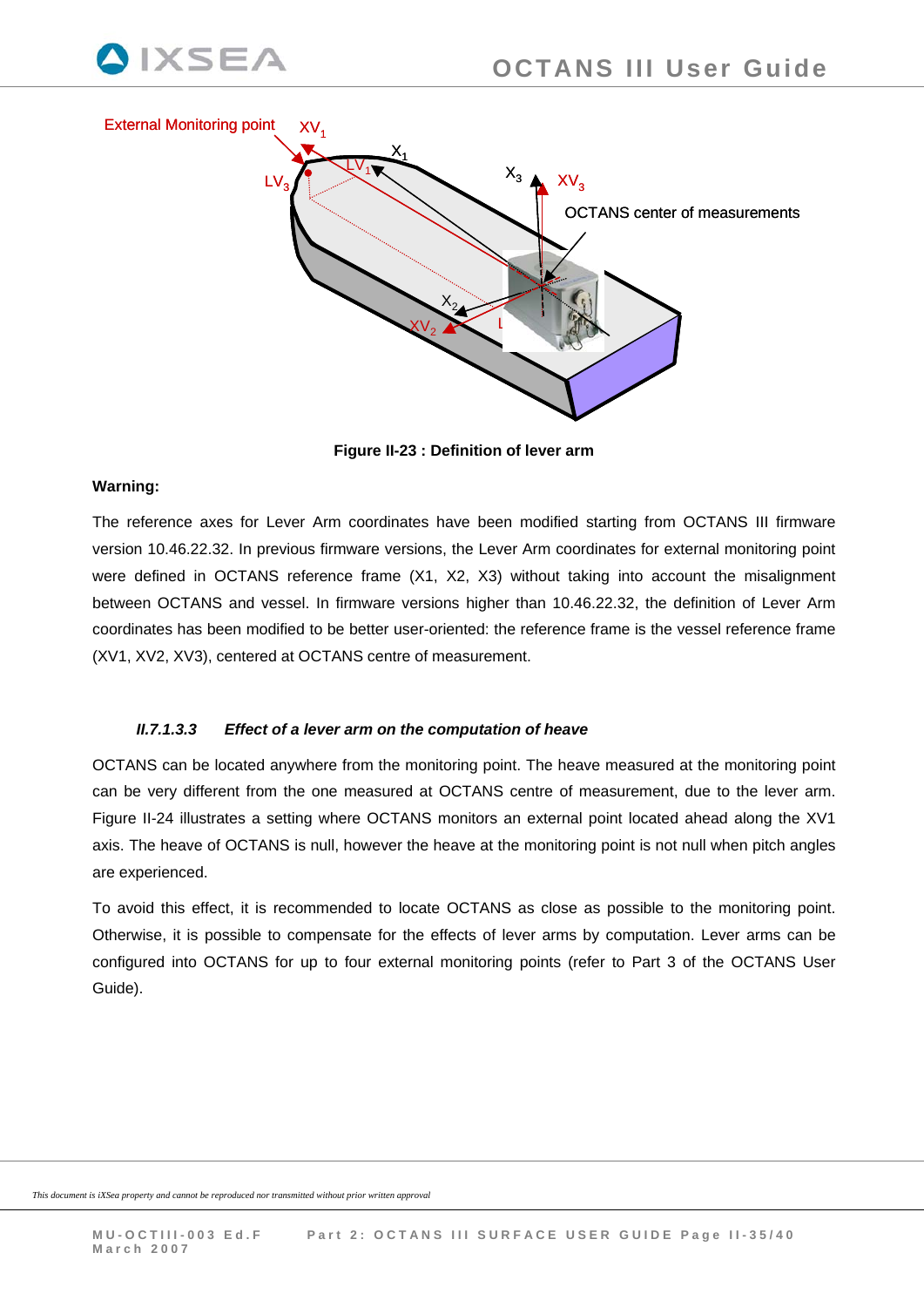

**Figure II-24 : Effect of lever arm** 

# <span id="page-35-1"></span>**II.7.2 IMPACT OF SPEED ON HEADING MEASUREMENT**

All gyrocompasses, OCTANS included, are sensitive to the speed of the vessel. However very precise speed measurement is not imperative. The following section gives an insight of the error due to inaccurate speed input to OCTANS.

# **II.7.2.1 HEADING ERROR DUE TO THE SPEED LOG**

<span id="page-35-0"></span>IXSEA

The heading output of all gyrocompasses is sensitive to the speed of travel of the vessel towards North. The international standard (ISO 8728) defines that :

*"Course error in degrees for a gyrocompass aligned north-south is determined by the formula V/5*π *x the secant of the latitude, where V is the North component of the speed in knots".* 

This speed correction applies whatever the technology used for the gyroscopes. Indeed, the linear speed of a boat travelling on the terrestrial "sphere" produces, with respect to the Earth and therefore with respect to the inertial frame of reference, a rotational speed V/R, where R is the radius of the Earth. This rotation speed (Coriolis force) has an influence on the measurement of the speed of rotation of the Earth and therefore on the detection of North.

Using the above formula, it is easy to compute the maximum speed *V Northmax* for which the heading error due to speed is higher than the heading accuracy specification. OCTANS dynamic accuracy is ±0.2 degree x secant of latitude and therefore we have:

*V North<sub>max</sub>* = 0.2 x  $5\pi \approx 3.2$  knots.

The conclusion is that OCTANS will remain within specifications in terms of accuracy provided that the North component of the speed is known with an accuracy better than  $\pm$  3 knots.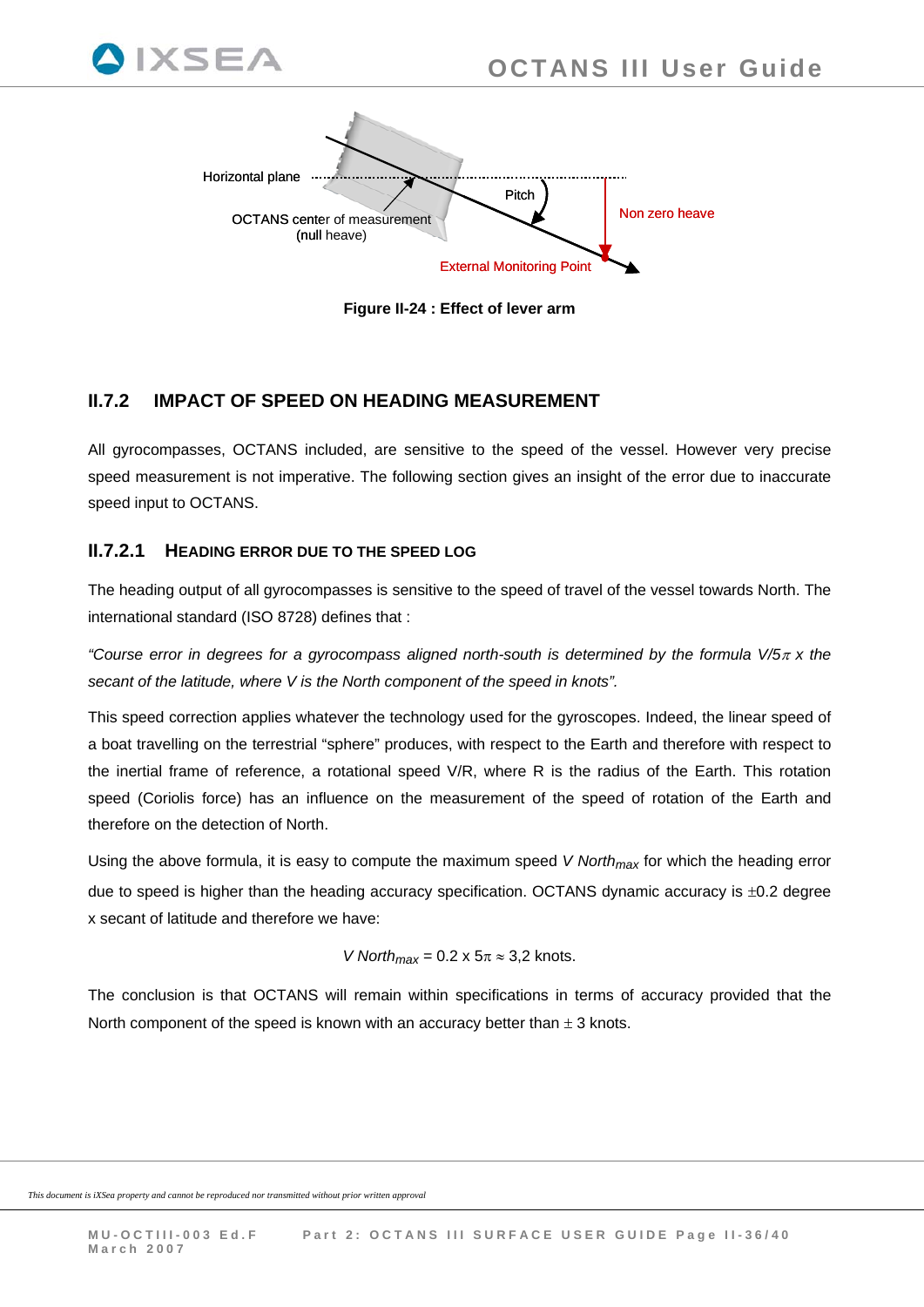### **II.7.2.2 ACCOUNTING FOR SPEED FOR ACCURATE HEADING MEASUREMENT**

<span id="page-36-0"></span>**QIXSEA** 

Even though the tolerance on speed measurement is large, it is recommended to enter the speed into OCTANS for automatic compensation of speed error and full accuracy performances of the gyrocompass.

Vessel speed can be input either manually or through an external Log sensor (see Part 3 of OCTANS User Guide for detail on OCTANS configuration).

When entered manually, the speed is entered in knots, and a few knots accuracy on speed is satisfactory.

Speed input from an external sensor (GPS or Log sensor) allows real-time update of the vessel speed. In case of external log sensor drop out for more than 10 seconds, OCTANS will use the speed stored into OCTANS PROM. Simultaneously, bit 24 of OCTANS status word \$PHINF will be set to 1, and the corresponding message "Manual log used" will be displayed in the status panel window of the repeater software (Refer to Part 4 of the OCTANS user guide for a description of \$PHINF status word, and to Part 3 for a description of the Repeater Software). When speed data from the log sensor is received again, OCTANS will update back the speed with the values from the sensor. Bit 24 will be reset to 0 and the corresponding message will not be displayed anymore in the Repeater status panel.

## **II.7.3 IMPACT OF LATITUDE ON HEADING MEASUREMENT**

All gyrocompasses, OCTANS included, are sensitive to the current latitude. However latitude needs to be updated into OCTANS only if the ship changes latitude quite substantially. The following section gives an insight of the error due to inaccurate latitude input.

#### **II.7.3.1 AMPLITUDE OF ERROR DUE TO LATITUDE DATA**

Heading error depends on the secant of the latitude as a general physical rule – one cannot define heading at the geographical poles. However, it is not this error which is considered here, but rather intrinsic system inaccuracy when OCTANS uses inaccurate data for the latitude of the current location.

OCTANS has to know the latitude of its location in order to find geographical North rapidly. If the latitude information input is incorrect, OCTANS will produce an error. **This error is nevertheless very small.** The curve in [Figure II-25](#page-37-1) shows the heading error in degrees multiplied by the secant of the latitude versus the latitude of the current location, assuming that the latitude entered in OCTANS is incorrect by one degree.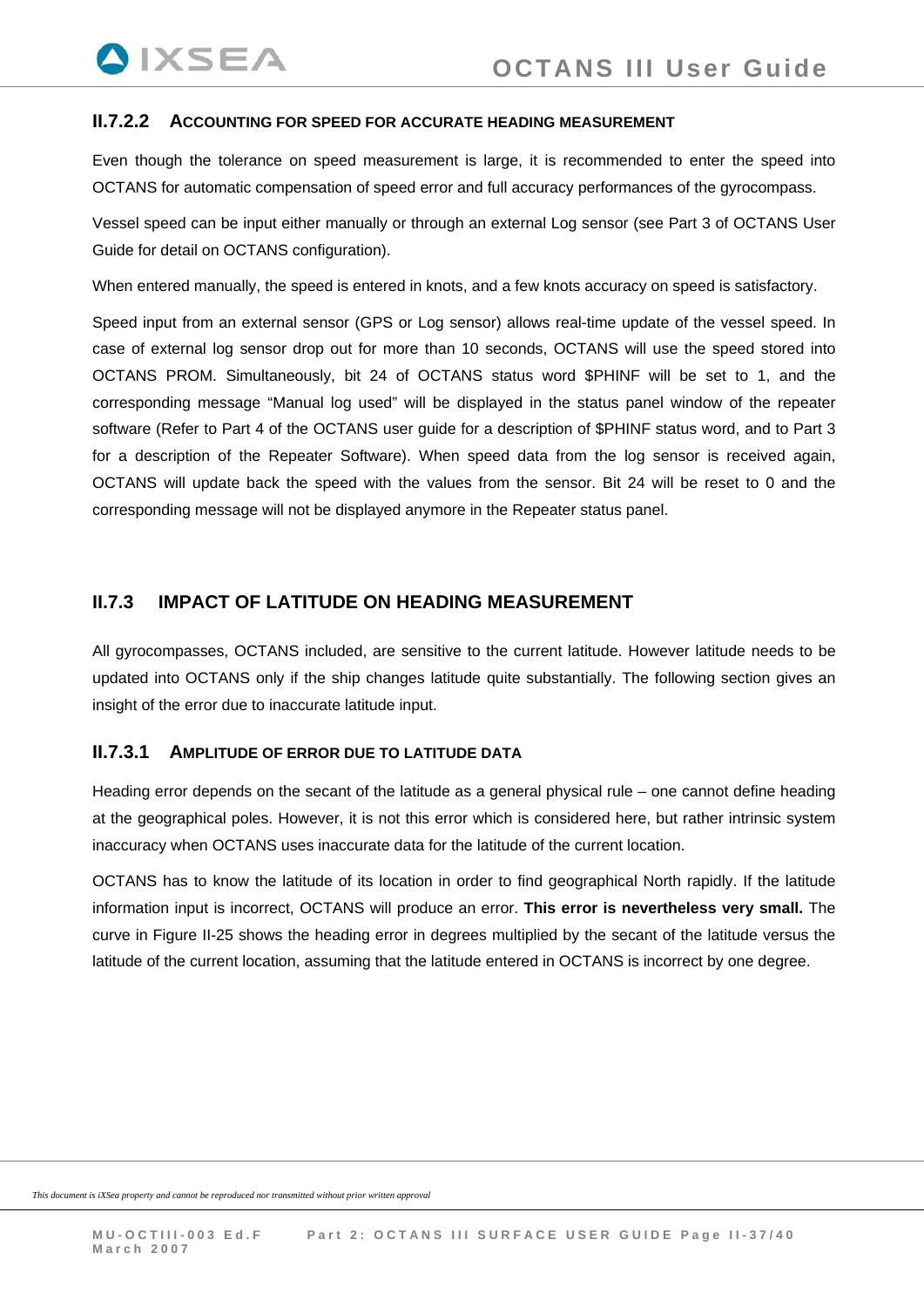<span id="page-37-0"></span>



#### **Figure II-25 : Heading error in degrees by secant of latitude (for a 1 degree latitude error)**

<span id="page-37-1"></span>Example: at 40° latitude, a 3 deg error in latitude will cause 3x0.02 = 0.06° sec.Lat error on heading In practice, OCTANS needs to know the latitude only to an accuracy of 3 degrees at 45 degrees latitude. This dependency is more important at low latitudes.

#### **II.7.3.2 ACCOUNTING FOR LATITUDE FOR ACCURATE HEADING MEASUREMENT**

It is recommended to enter the current latitude in the system. Accuracy required on the latitude input depends on the current latitude as shown in [Figure II-25.](#page-37-1) Standard figures are 3 degrees accuracy on latitude at 45 degrees latitude, and 1-degree accuracy for latitudes below 30 degrees.

Latitude can be updated into OCTANS during operation, either manually or by connecting an external GPS as an input. Refer to Part 3 of the OCTANS III User Guide for details.

When entered manually, the latitude is in degrees, positive for the northern hemisphere, and negative for the southern hemisphere.

Latitude input from an external GPS sensor allows real-time update of the vessel latitude. In case of external GPS sensor drop out, OCTANS will use the last latitude value received from GPS. When valid latitude data from GPS is received again, OCTANS will update the latitude with the value received from the sensor.

#### **II.7.3.3 LATITUDE INPUT AT FIRST POWERING-ON**

OCTANS is delivered with a default latitude setting which corresponds to iXSea's factory location.

At first powering-on, without external GPS connected, OCTANS will start seeking north with this latitude input, which may be quite different from the current OCTANS latitude.

Latitude has to be modified by the user (refer to Part 3 of OCTANS III User Guide). Once this modification is performed, it is recommended to save the current latitude into OCTANS PROM and re-start the OCTANS. This procedure allows for the OCTANS to enter the correct latitude value as an input in the North finder algorithm as soon as computation starts. OCTANS will then reach full accuracy after the 5 minutes

```
This document is iXSea property and cannot be reproduced nor transmitted without prior written approval
```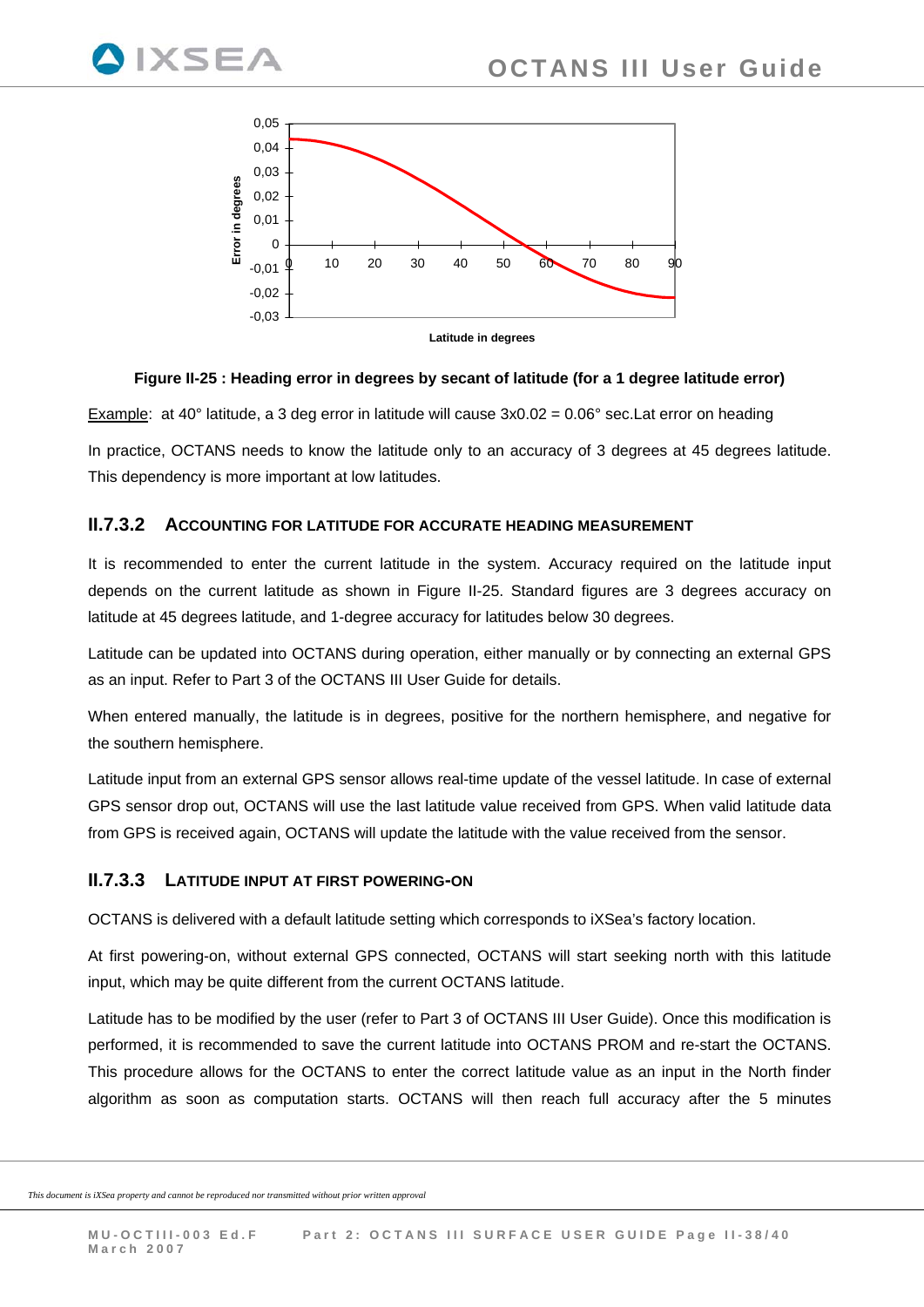<span id="page-38-0"></span>alignment phase. Otherwise, time for OCTANS stabilization will be increased due to the wrong initial latitude input when computation starts.

This procedure should be done whenever a unit is delivered from factory, or whenever a new firmware has been re-loaded into the unit.

# <span id="page-38-1"></span>**II.7.4 OCTANS SETTLING TIME**

## **II.7.4.1 ALIGNMENT PHASE**

When it is powered on or re-started, OCTANS finds the North and the vertical axis after a 5 minutes alignment phase (see [Figure II-26\)](#page-38-2). During this alignment phase, heading and attitude data are available, but have not reached full accuracy. Specified accuracy on heading, roll and pitch is reached at the end of the 5 minutes long alignment phase.

OCTANS Status Word bits 0 (Heading unvalid), 1 (Roll unvalid), 2 (Pitch unvalid), 3 (Heave init), 5 (OCTANS alignment) are set to 1 during alignment phase. This translates into the 2 last bytes of the \$PHINF OCTANS status word set to "2F" during the alignment phase.

Refer to Part 4, Library Interface, of OCTANS User Guide for the definition of OCTANS Status word.

## **II.7.4.2 HEAVE FILTER INITIALISATION**

Heave initialisation occurs at each OCTANS powering on or soft restart (see [Figure II-26](#page-38-2)). It is performed in parallel with the OCTANS alignment phase, but is time set to 5 additional minutes. During the heave initialisation phase, the heave, surge and sway outputs have not reached full accuracy.

OCTANS Status Word bit 3 (Heave init) is set to 1 during heave initialisation phase. This translates into the 2 last bytes of the hexadecimal OCTANS status word \$PHINF switching from "2F" to "08" after alignment, during the heave initialisation phase.

Once heave is initialised, the two last bytes of OCTANS Status word \$PHINF are "00" under normal conditions.

Refer to Part 4, Library Interface, of OCTANS User Guide for the definition of OCTANS Status word.

<span id="page-38-2"></span>

|                                |                  |                        |                             | 10       | time in mn                  |
|--------------------------------|------------------|------------------------|-----------------------------|----------|-----------------------------|
|                                |                  | <b>Alignment phase</b> | <b>Heave initialisation</b> |          |                             |
| <b>Heading &amp; Attitude</b>  |                  | <b>Reliable output</b> | <b>Full accuracy output</b> |          |                             |
| <b>Motion Sensing</b>          | <b>No output</b> |                        | <b>Reliable output</b>      |          | <b>Full accuracy output</b> |
| XXXXXX2F<br><b>Status word</b> |                  | XXXXXX08               |                             | XXXXXX00 |                             |

**Figure II-26 : OCTANS starting sequence (at powering-on or restart)**